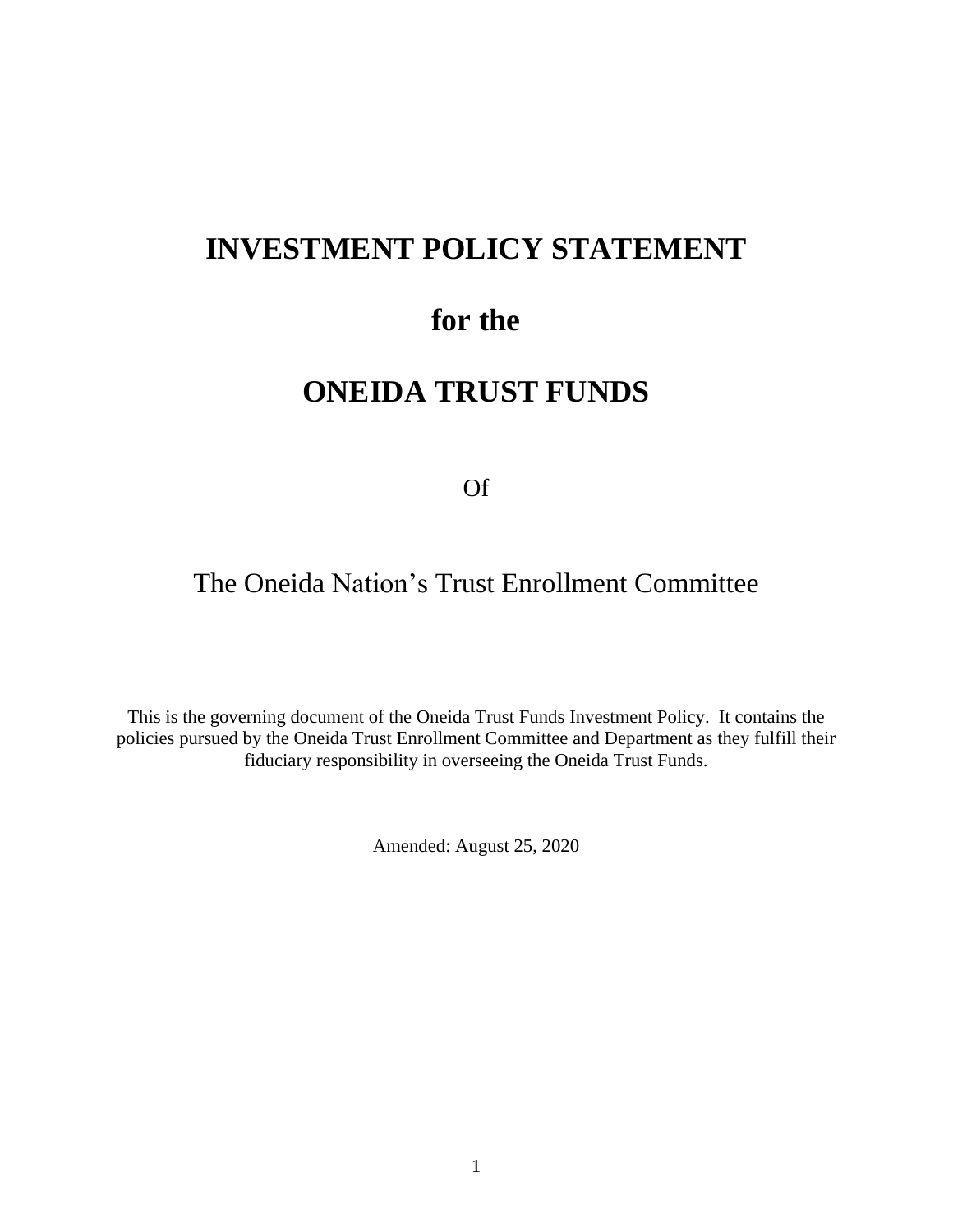# **Table of Content**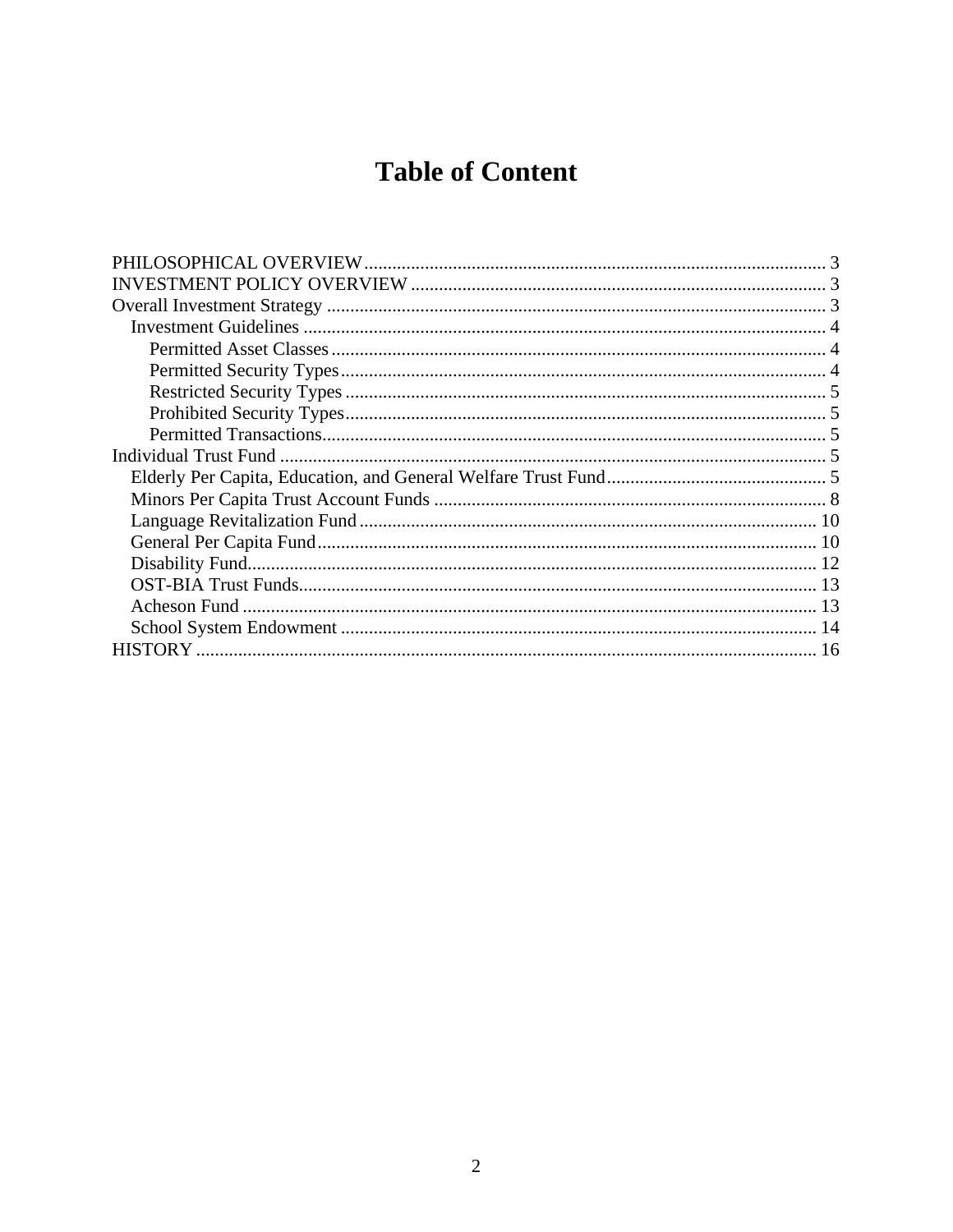# <span id="page-2-0"></span>**PHILOSOPHICAL OVERVIEW**

The Oneida Trust Enrollment Committee (OTEC) has the fiduciary responsibility to manage the Oneida Trust funds in a responsible manner to achieve its goals. The Investment Philosophy represents the principles that determine the OTEC's management of the Trust Funds. The OTEC's overriding investment objective is to provide for the long-term income and growth of various funds.

The OTEC emphasizes maximum investment productivity. This is the highest overall rate of return that can be achieved without excessive risk which is consistent with the Oneida Nation (Nation) financial, social, political and environmental concerns.

The first Investment Policy was adopted on September 11, 1990. It has been amended several times as technology and investing environments have changed. Other updates were part of the additional duties the OTEC has undertaken.

The OTEC shall review the Investment Policy annually to ensure that it reflects the OTEC's current policies and incorporates new policies due to changes in the investment climate and the OTEC's risk tolerance.

## <span id="page-2-1"></span>**INVESTMENT POLICY OVERVIEW**

This Investment Policy represents a formal, written description of the relevant philosophy, information and guidelines. The Investment Policy serves as instructions to the Investment Managers / Investment Advisers about the purposes of the funds, constraints the OTEC imposes on the funds and guides the staff as they monitor and evaluate the investments.

Risk is an important aspect of investing. All investing involves some risk, and how much risk and what kind of risk depends on many factors, including stock and sector decisions made by the Investment Managers and the asset allocation established by the OTEC. Risk profiles vary depending on the individual funds' goals, time horizons, contributions and withdrawals.

## <span id="page-2-2"></span>**Overall Investment Strategy**

Asset allocation is the investment strategy an investor uses to distribute investments among various classes of investment vehicles (e.g., cash, stocks and bonds). A large part of investing is finding an asset allocation appropriate for the investor's risk tolerance.

The OTEC recognizes the responsibility to invest in a manner that does not enable harm to the environment or the spiritual and cultural values of Native Americans. The OTEC prefers to invest in companies that make positive contributions to alleviate the problems facing society and the environment.

The OTEC may provide Investment Managers with instructions on how to vote proxies. The OTEC is active in supporting proxy issues of particular importance to the Nation; to other Native American groups or lands; towards workplace safety; workplace diversity; and community development.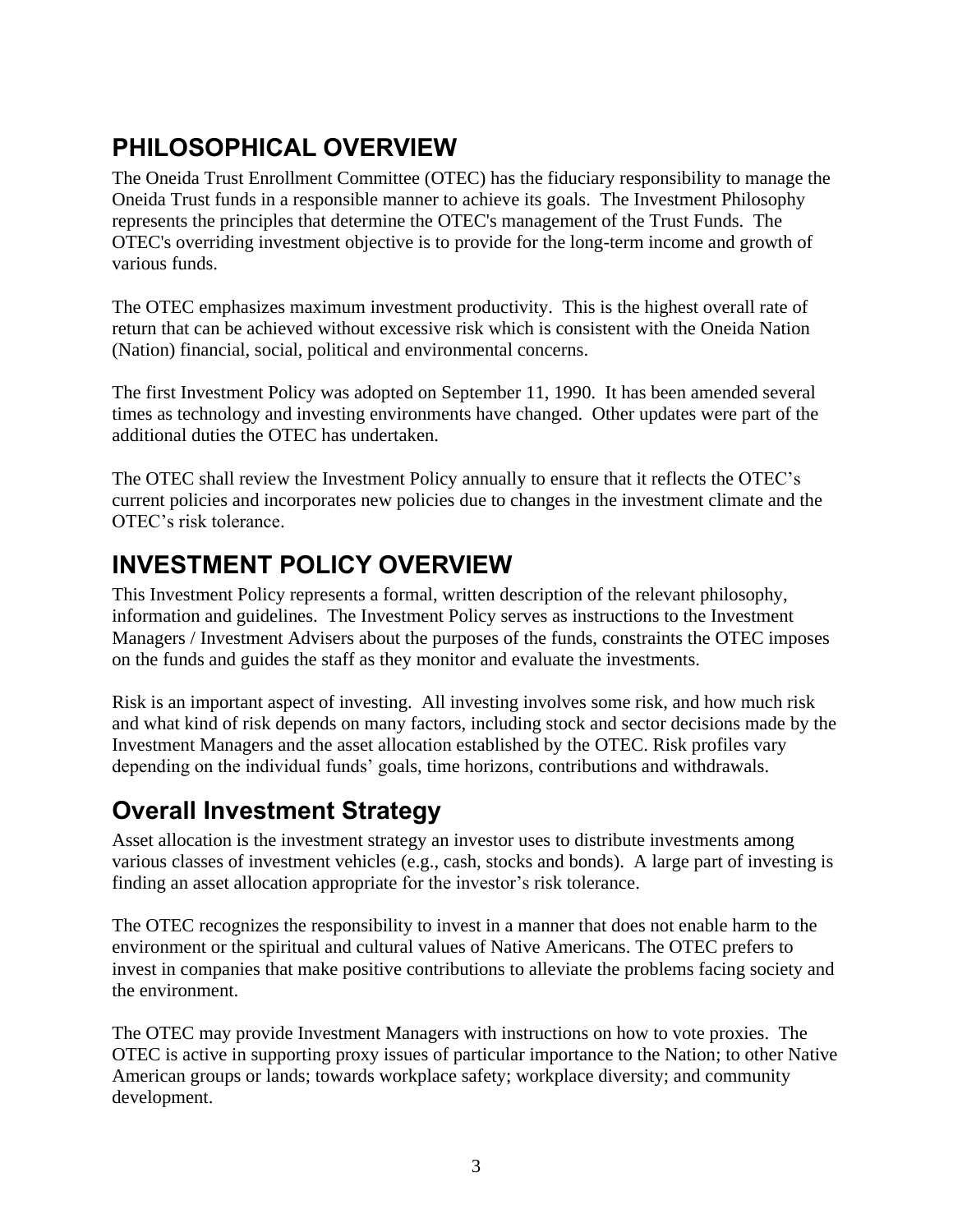Socially Responsible and Impact (SRI) investing includes community development investing, targeted investing and direct investing. These forms of investing include deposits in community development banks, credit unions, loans to community development loan funds, investments in community development venture capital funds, or directly into local businesses.

Community Development Investing might involve a slightly higher level of risk and generate a lower return than normal investments, but these investments have a social impact in addition to a financial return.

The OTEC may invest in cash, stocks, bonds, mutual funds, exchange traded funds, and direct investments. The OTEC utilizes the services of Registered Investment Advisers (RIAs) and Investment Managers. The OTEC selects Investment Managers who have a disciplined investment process based on a clearly articulated investment style and exercise care in their investment process consistently over a long period of time.

The OTEC selects Investment Managers on criteria which includes, but is not limited to: performance, consistency of performance, performance relative to a benchmark, qualifications, stability of their staff, style of investing and how closely they follow that style, and other relevant factors.

The OTEC will evaluate the investment performance of its Investment Managers and other investments, at least quarterly, by utilizing appropriate benchmarks for the asset class, risk tolerance, and management style. The OTEC uses Time Weighted returns as the calculation method to determine performance. Addendum A outlines the current list of Investment managers and the appropriate benchmarks.

### <span id="page-3-0"></span>*Investment Guidelines*

### <span id="page-3-1"></span>**Permitted Asset Classes**

Cash and cash equivalents

Broad U.S. Equities – includes companies domiciled in the United States and are determined to be large (market capitalization of 10 billion and higher), mid cap (market capitalization between 1 billion and 9.9 billion) and small cap (market capitalization less than 1 billion).

Non-U.S. Equities – Includes large, mid, small and emerging markets not domiciled in the United States.

U.S. (Domestic) Bonds – Includes all bonds that comprise the Aggregate Bond index, which includes corporate, government, government agency, mortgage-backed securities, commercial mortgage-back securities, asset backed securities, municipal and sovereign fixed incomes. Generally, these will be investment-grade quality (at least Baa3/BBB) by Moody's and S&P. Non-U.S. Bonds

Alternative Investments – Hedge Funds, Real Estate, and Private Equity

### <span id="page-3-2"></span>**Permitted Security Types**

Publicly traded Stocks (includes publicly traded REITS such as a REIT ETF) Individual Bonds (Investment in BB or lower bonds by Moody's and S&P shall be limited to no more than 10% of the fixed income portfolio.)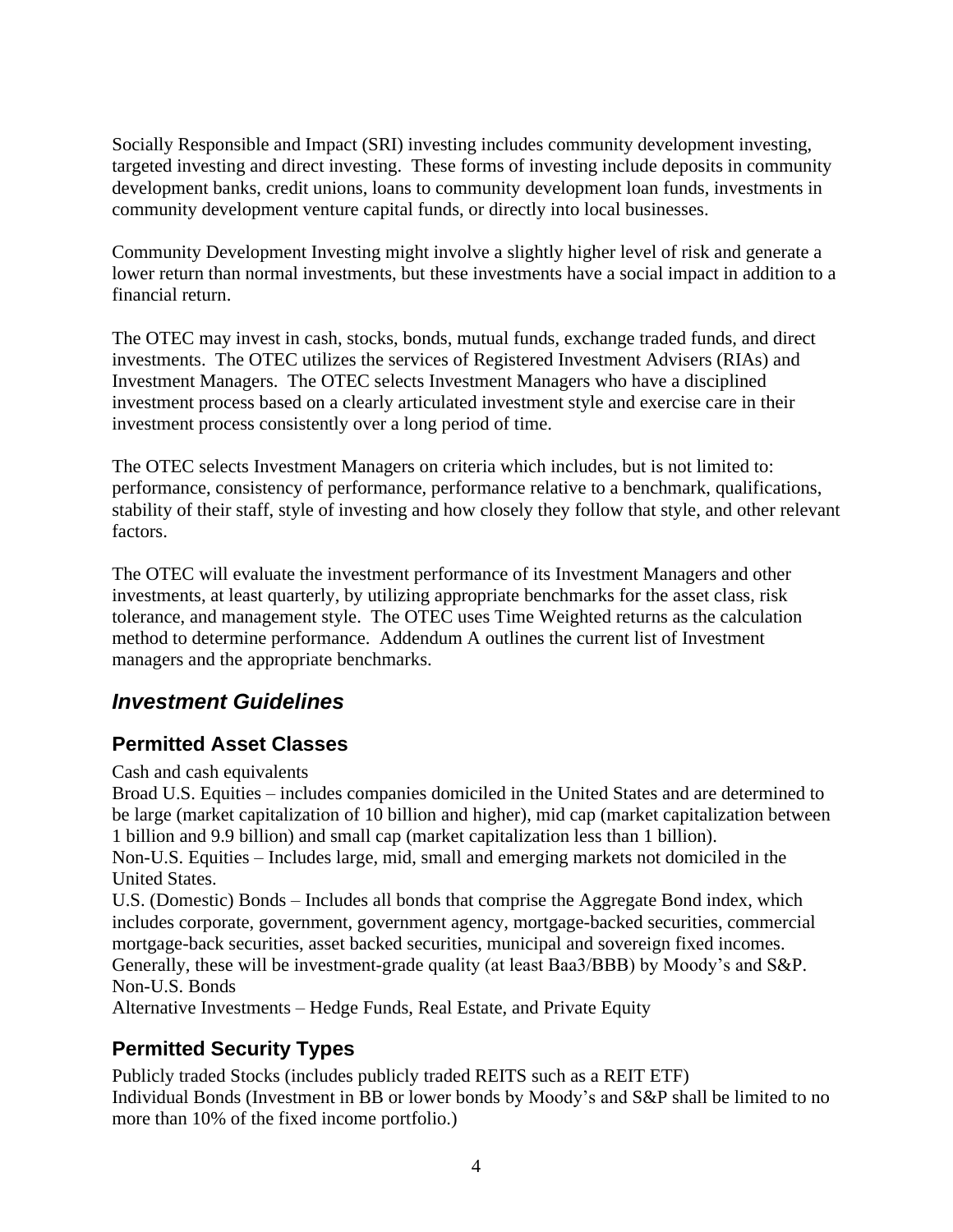Closed-end mutual funds Open-end mutual funds Unit Investment Trusts Exchange Traded Funds (ETF) Bank certificates of deposit Rule 144a securities (Investments in Rule 144a securities are permitted, if absent registration rights a) the manager believes the securities to be as liquid as comparable publicly registered bonds, and b) for corporate bond investments, the issuer or the issuer's parent has publicly traded equity, or if the issuer or the issuer's parent does not have publicly traded equity they are required by prospectus to make quarterly and annual financial statements available to bondholders that are substantially similar to the reporting requirements of a public company. For all structured products investments, issuers are required to make monthly or quarterly remittance statements regarding the performance of the underlying assets securing the bonds. Rule 144a securities may not make up more than 20% of the portfolio's overall allocations after accounting for price appreciation.)

#### <span id="page-4-0"></span>**Restricted Security Types** (Requires OTEC approval)

Purchases of Letter Stock, Private Placements, or direct payments Venture Capital Limited partnerships and general partnerships

### <span id="page-4-1"></span>**Prohibited Security Types**

Precious metals (Not including precious metal funds or ETFs) Commodities Contracts Title to Real Estate (Direct)

### <span id="page-4-2"></span>**Permitted Transactions**

- Long buys
- Short sells
- Margins
- Options (long calls or protective puts)

### **Restricted Transactions** (Requires OTEC approval)

Future contracts Straddles and other option strategies Fund-Specific Investment Policies Collateral Request

## <span id="page-4-3"></span>**Individual Trust Fund**

## <span id="page-4-4"></span>*Elderly Per Capita, Education, and General Welfare Trust Fund*

Fund Purpose: The overall purpose of the Elderly Per Capita, Education, and General Welfare Trust Fund (EEGWT) is to (a) pay premiums for the Oneida Life Insurance Plan Plus (OLIPP); (b) to provide an annual benefit, subject to a 5% increase pending OTEC approval, for every enrolled tribal member age sixty-five (65) and older; (c) offset Tribal Contribution to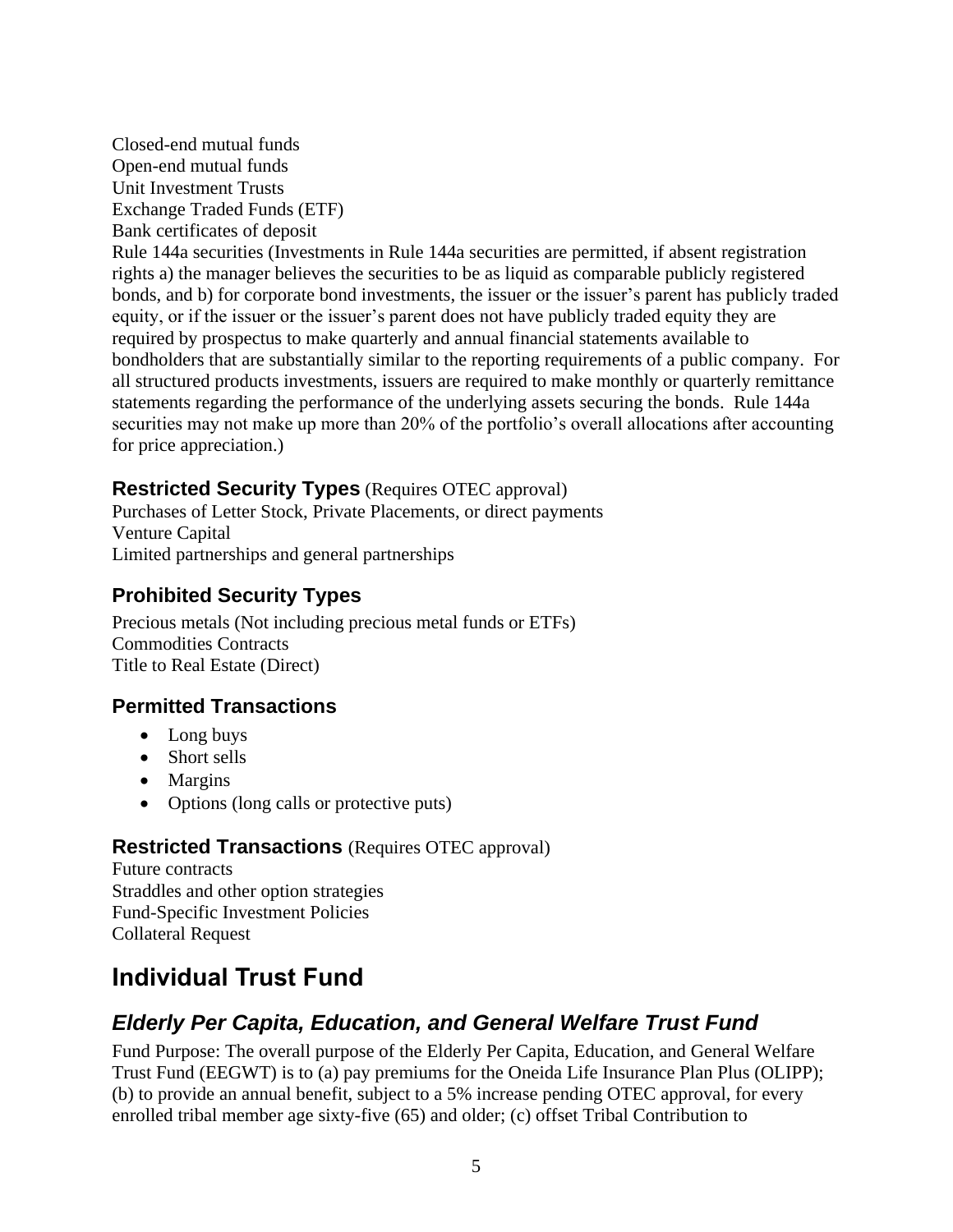administrative costs for processing per capita distributions; (d) fund the Susan White Trust Scholarship; and (e) grow the corpus of the fund so that it is fully endowed in perpetuity. These goals are partially funded from Tribal Contributions into the EEGWT.

Governing Policies: OTEC Resolution 09-10-19 established the funding priorities of the EEGWT.

OLIPP is a life insurance benefit provided to all enrolled Oneida members. GTC Resolution 01- 17-09-B approved the concept. A Term Life Certificate outlines how claims are filed. The OTEC entered into a "Premium Stabilization Fund Agreement" (PSF) with the host insurance company. The PSF is a fund managed by the host insurance company that houses OLIPP premiums after the host insurance company applies claims and administrative fees.

The Elderly Per Capita Distribution Plan began in November 1994, and payments are made every year to all Oneida members who have reached the age of sixty-five (65) years and older. Elders are eligible the year in which they reach sixty-five (65). Annual payment amounts are determined by the OTEC per General Tribal Council (GTC) Resolution 6-30-90-A and subsequent amendments. The initial payment schedule was \$500 per year with an inflationary provision of 5%. The first inflationary provision was implemented in 2003. On 9-26-2019 the OTEC by Resolution resolved to freeze the inflationary increases beginning Fiscal Year 2020 until the OLIPP premiums are self-funded.

Since 1988 a Memorandum Of Agreement (MOA) has existed between the OTEC and the Oneida Business Committee (OBC) and has been reviewed annually. This MOA stipulates 75% of the OTEC's annual budget will come from Tribal Contribution. The OTEC determined the remaining 25% shall come from the EEGWT.

The Trust Scholarship Fund Policy established the parameters for the Susan White Trust Scholarship. The EEGWT transfers funds to the Oneida Higher Education Department who in turn administers the scholarship to eligible students. The Oneida Higher Education Department is responsible to request funding for the Susan White Trust Scholarship. The historical trend of requests has been \$20,000 annually.

Risk Assessment - The EEGWT overall has a moderate risk profile. The OTEC has a strong preference for protection of principal while striving to achieve appropriate returns to fund the annual payments. Currently, the EEGWT has grown to a level where greater diversification is necessary in order to (1) grow the trust fund; (2) protect the principal, and (3) meet all disbursement priorities. To grow the trust fund, greater risk will be necessary; conversely to protect the principal and meet all disbursement priorities, risk will need to be mitigated. The EEGWT has also grown to a level where greater risk can be accepted for long-term growth while limiting risk to ensure cash is available for the funding priorities. Therefore, the moderate risk profile is based on the short-term priorities of the EEGWT and the long-term goals of growth and perpetuity; the former having a conservative risk tolerance and the latter an aggressive risk tolerance.

Asset Allocation - To achieve overall moderate risk tolerance, the asset allocation shall be segregated into two pools: Liability Driven Investments (LDI) and Long-Term Assets. OTEC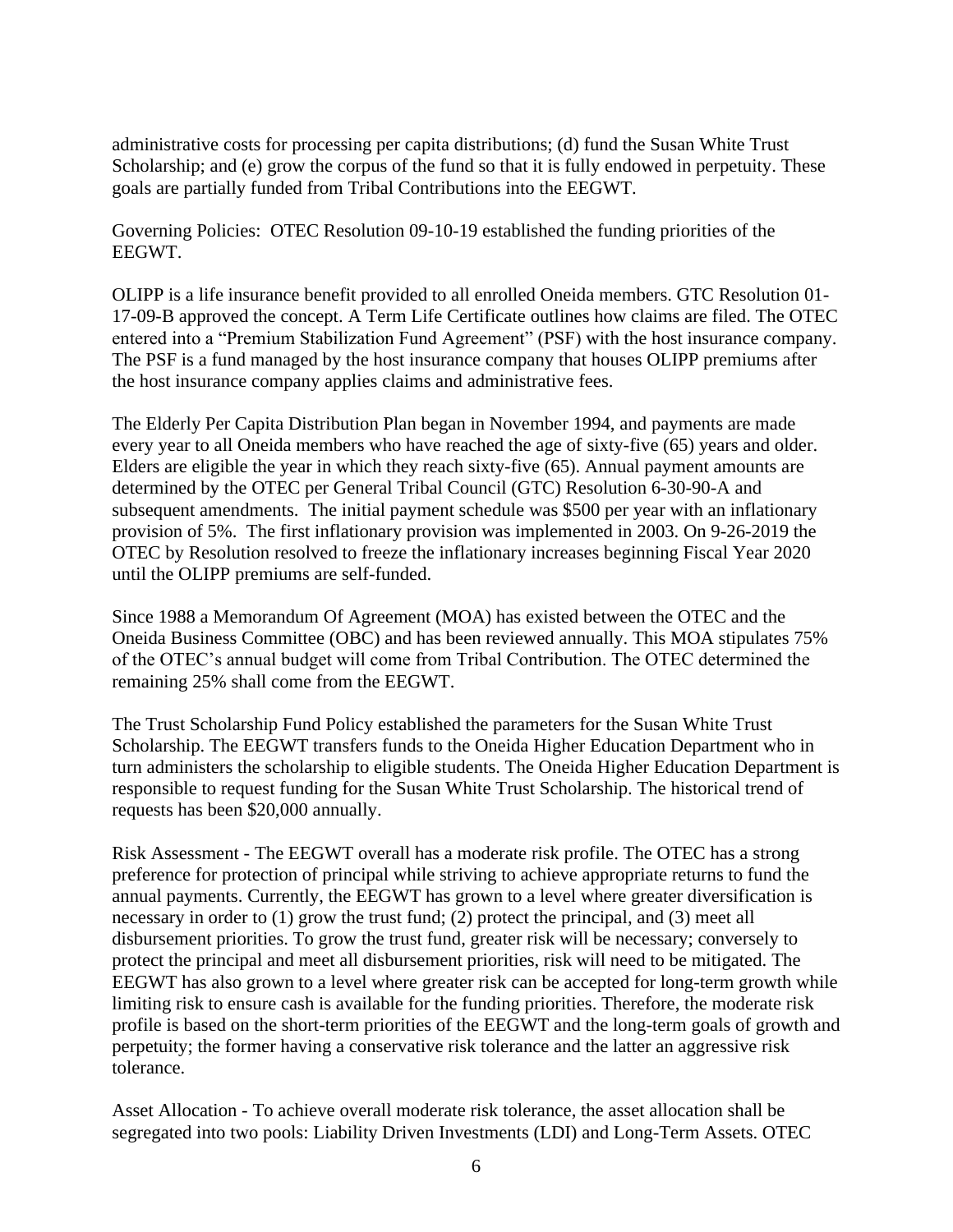shall review the expenses associated with EEGWT's core purposes and set aside assets to meet those expenses.

The LDI allocation shall consist of EEGWT's estimated five (5) year net distribution priorities with a tolerance to spend down to one year and save up to seven years' worth of expenses. This will be done by investing conservatively in cash, cash equivalents, and domestic fixed income. The LDI allocation shall be reviewed monthly to determine if assets from the Long-Term Goals allocation need to be liquidated and transferred to LDI.

The Long-Term Assets allocation shall consist of the remaining balance of EEGWT and invested aggressively in diversified equities (foreign & domestic, all caps), real estate, private equity, and absolute return strategies, with a small portion of domestic fixed income for rebalancing opportunities.

|                                                  | Min         | Target                    | Max     |
|--------------------------------------------------|-------------|---------------------------|---------|
| <b>Gross Liability Driven Investment</b><br>(LDI | 1 Year      | 5 Years                   | 7 Years |
|                                                  | \$4,700,000 | \$24,500,000 \$35,400,000 |         |
| Domestic Fixed Income                            | 75%         | 80%                       | 100%    |
| Cash/Cash Equivalent                             | $0\%$       | 20%                       | 25%     |

| Long-Term Assets                 |       |     |     |
|----------------------------------|-------|-----|-----|
| Large Cap Domestic Equity        | 27%   | 34% | 41% |
| Mid & Small Cap Domestic Equity  | 4%    | 6%  | 8%  |
| International Equity (Developed) | 17%   | 21% | 25% |
| International Equity (Emerging)  | 4%    | 6%  | 8%  |
| Domestic Fixed Income            | 12%   | 15% | 18% |
| Cash/Cash Equivalent             | $0\%$ | 1%  | 2%  |
| Real Estate                      | 6%    | 8%  | 10% |
| Private Equity                   | 4%    | 6%  | 8%  |
| Absolute                         | 1%    | 3%  | 5%  |

The risk-adjusted Rate of Return (ROR) goal for the EEGWT is to meet or exceed the five-year capital market assumptions of the investment industry of the weighted average of asset classes matching our portfolio. For 2020 the five-year capital market assumption based on asset class are: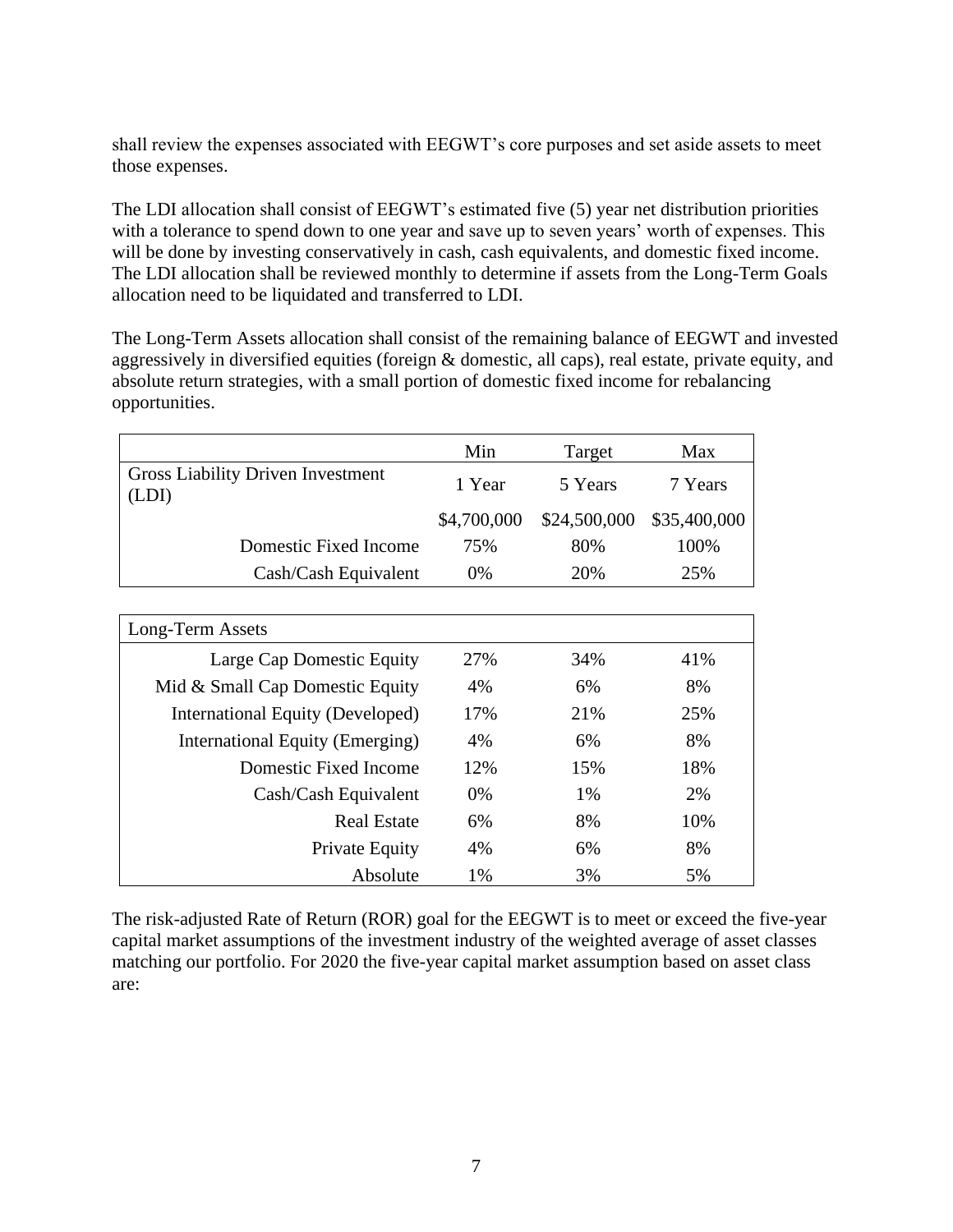| Long-Term Assets Allocation 5 Yr. ROR &<br><b>Volatility Goals</b>         |            |            | LDI 5 Yr. ROR & Volatility Goals           |
|----------------------------------------------------------------------------|------------|------------|--------------------------------------------|
|                                                                            | Target     | Target     | Target<br>Target                           |
|                                                                            | <b>ROR</b> | Volatility | <b>ROR</b><br>Volatility                   |
| Large Cap Domestic Equity                                                  | 5.60%      | 14.34%     | Domestic Fixed<br>3.10%<br>3.42%<br>Income |
| Mid & Small Cap Domestic                                                   |            |            | Cash/Cash                                  |
| Equity                                                                     | 6.20%      | 17.63%     | 0.38%<br>1.90%<br>Equivalent               |
| <b>International Equity</b>                                                |            |            |                                            |
| (Developed)                                                                | 7.20%      | 16.81%     |                                            |
| <b>International Equity</b>                                                |            |            | Aggregated EEGWT ROR & Volatility          |
| (Emerging)                                                                 | 9.20%      | 21.12%     | Goals.                                     |
|                                                                            |            |            | Target<br>Target                           |
| Domestic Fixed Income                                                      | 3.10%      | 3.42%      | Volatility<br><b>ROR</b>                   |
|                                                                            |            |            | Weighted Long-                             |
| Cash/Cash Equivalent                                                       | 1.90%      | 0.46%      | <b>Term Assets</b><br>5.95%<br>13.56%      |
| <b>Real Estate</b>                                                         | 5.80%      | 11.07%     | Weighted LDI<br>2.86%<br>2.83%             |
|                                                                            |            |            | Weighted                                   |
| Private Equity                                                             | 8.80%      | 20.17%     | <b>EEGWT</b><br>5.36%<br>11.52%            |
| Absolute                                                                   | 4.50%      | 7.37%      |                                            |
| Source: JP Morgan 2020 Long-Term Capital Market Assumptions (Nov. 4, 2019) |            |            |                                            |

## <span id="page-7-0"></span>*Minors Per Capita Trust Account Funds*

Fund Purpose - To protect the interests of Oneida enrolled minor beneficiaries who are eligible for the GTC directed per capita distributions. Mandated by Federal Law, all per capita payments from Gaming operations are to be held in trust for minor beneficiaries. Therefore, OTEC has established two (2) diversified portfolios to achieve a reasonable return based upon the age of the minor beneficiary. Once a Minors Trust beneficiary has met eligibility standards and properly claims their trust fund, their cumulative per capita, plus investment returns, will be forwarded to them according to the distribution policies.

Governing Policy - The Minor's Per Capita Trust Account Funds are governed by the following four (4) documents that function to protect the minor beneficiaries' interests and guide the investment of the funds: The Nation's Per Capita law, Per Capita Trust Agreement, Tribal Revenue Allocation Plan, and Investment Policy Statement.

Risk Assessment –The OTEC wants to garner a healthy return for the minor beneficiaries but is cautious to minimize impacts from short term market downturns. Since there is a wide age range between the minor beneficiaries covered, the asset allocation model is balanced between stocks, bonds and cash. The risk assessment necessitates a portfolio invested with sufficient equities for growth and a substantial amount of bonds for stability.

Asset Allocation – The asset allocation is based upon the age of the minor beneficiary. There are two (2) pools of funds based on the underlying minor beneficiaries' age. Minor beneficiaries between the age of zero (0) and fourteen (14) will be invested in a moderate portfolio. For minor beneficiaries age fifteen plus (15+), the asset allocation will be conservative. Both portfolios are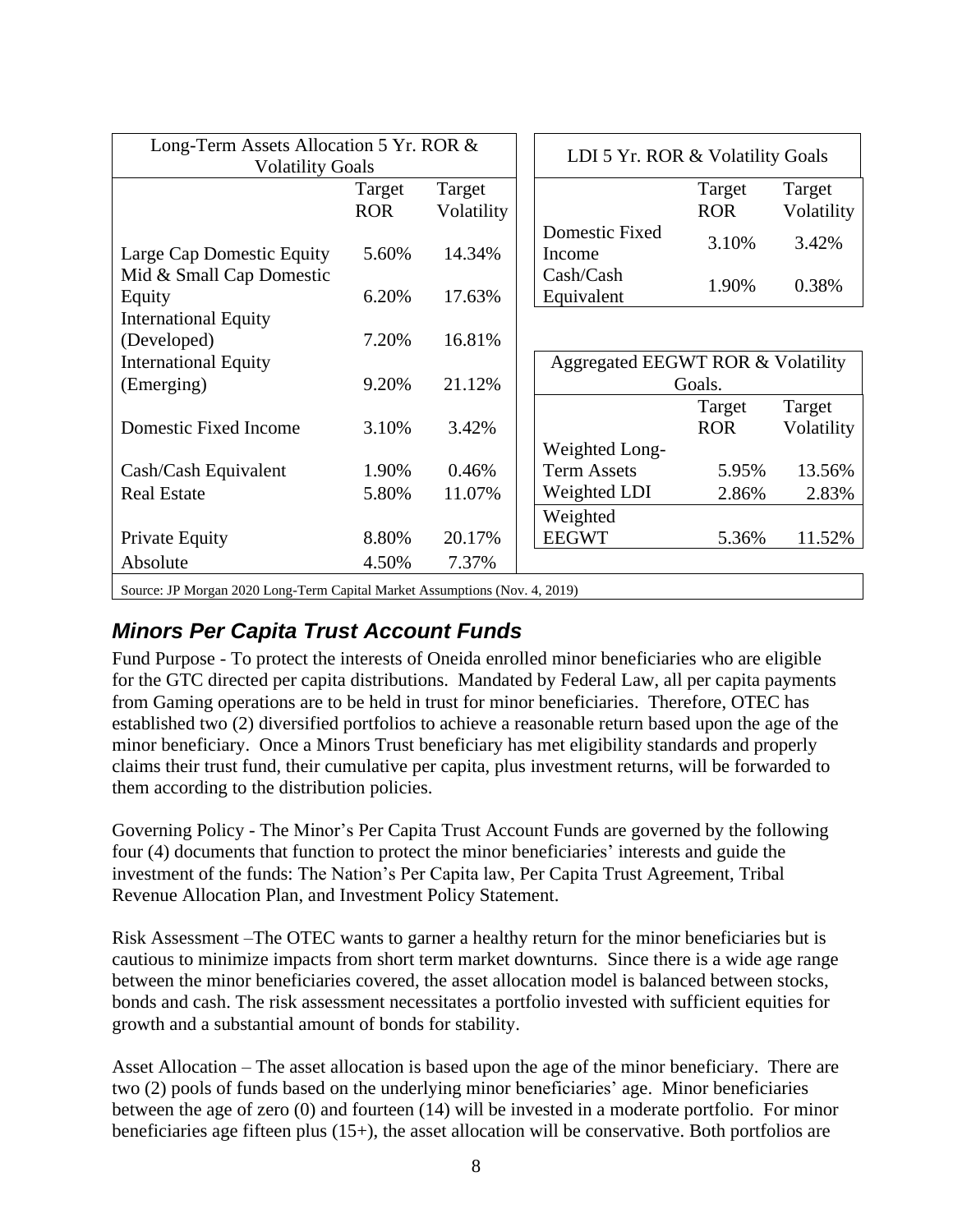based on risk assessments, management style, and purpose of the fund (growth, income, or preservation). It is assumed that the Minor's Per Capita Trust Account funds are the only available resource to the minor beneficiary.

| Minors 0-14                 | Min | Target | Max |
|-----------------------------|-----|--------|-----|
| <b>Domestic Equity</b>      | 30% | 45%    | 55% |
| (Large, Mid and Small Cap)  |     |        |     |
| <b>International Equity</b> | 5%  | 15%    | 20% |
| Domestic Fixed Income       | 25% | 35%    | 40% |
| Cash/Cash Equivalents       | 0%  | 5%     | 7%  |

| Minors $15+$                | Min | Target | Max |
|-----------------------------|-----|--------|-----|
| Domestic Equity             | 5%  | 15%    | 30% |
| (Large, Mid and Small Cap)  |     |        |     |
| <b>International Equity</b> | 0%  | 5%     | 10% |
| Domestic Fixed Income       | 50% | 70%    | 80% |
| Cash/Cash Equivalents       | 5%  | 10%    | 15% |

The risk-adjusted Rate of Return (ROR) goal for the Minors Trust Fund is to meet or exceed the five-year capital market assumptions of the investment industry of the weighted average of asset classes matching our portfolio. For 2020 the five-year capital market assumption based on asset class are:

| 5 Yr. ROR & Volatility Goals: Minors Trust 0-14 |       |        |  |  |
|-------------------------------------------------|-------|--------|--|--|
| <b>Target Volatility</b><br>Target ROR          |       |        |  |  |
| Domestic Equity*                                | 5.80% | 15.42% |  |  |
| International Equity**                          | 7.60% | 17.67% |  |  |
| Domestic Fixed Income                           | 3.10% | 3.42%  |  |  |
| Cash/Cash Equivalent                            | 1.90% | 0.46%  |  |  |
| Weighted Minors Trust 0-14                      | 4.93% | 10.81% |  |  |

\*Domestic Equity Weighted 66% U.S. Large Cap & 33% U.S. Mid & Small Cap \*\*International Equity weighted 80% Developed (EAFE) and 20% Emerging. Source: JP Morgan 2020 Long-Term Capital Market Assumptions (Nov. 4, 2019)

| 5 Yr. ROR & Volatility Goals: Minors Trust 15+ |       |                              |  |
|------------------------------------------------|-------|------------------------------|--|
|                                                |       | Target ROR Target Volatility |  |
| Domestic Equity*                               | 5.80% | 15.42%                       |  |
| International Equity**                         | 7.60% | 17.67%                       |  |
| Domestic Fixed Income                          | 3.10% | 3.42%                        |  |
| Cash/Cash Equivalent                           | 1.90% | 0.46%                        |  |
| Weighted Minors Trust $15+$                    | 3.61% | 5.64%                        |  |

\*Domestic Equity Weighted 66% U.S. Large Cap & 33% U.S. Mid & Small Cap

\*\*International Equity weighted 80% Developed (EAFE) and 20% Emerging.

Source: JP Morgan 2020 Long-Term Capital Market Assumptions (Nov. 4, 2019)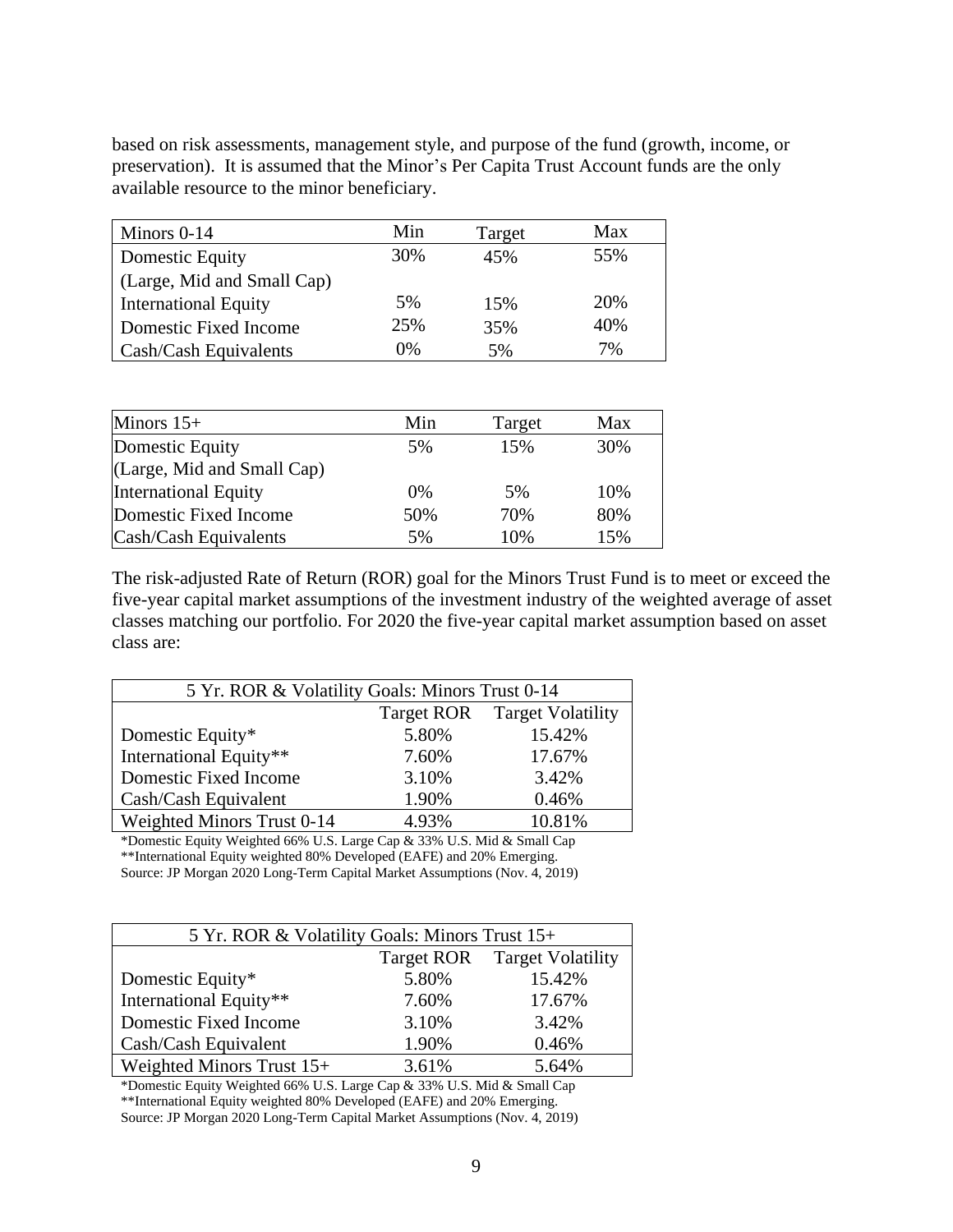## <span id="page-9-0"></span>*Language Revitalization Fund*

Fund Purpose - The purpose of this fund is to provide a resource that is used to assist the Oneida Cultural Heritage Department to fund language revitalization programs for persons pursuing opportunities in the Oneida language.

Governing Policy – GTC Resolution 01-28-04-A established the Language Revitalization Fund. The Standard Operating Procedure "Trust Funds Income Transfer on an Annual Basis for the Oneida Language Revitalization Program", signed by the Trust Enrollment Director, Language Revitalization Director, OTEC Chair, and Oneida Accounting Controller and dated October 24, 2017, dictates 75% of the Language Revitalization Fund's annual income is to be transferred to the Oneida Language Department. The remaining 25% shall be reinvested into the fund. On April 11, 2016 the GTC changed Resolution 01-28-04-A by directing all future Unallocated/Unclaimed per capita funds being deposited to the Language Revitalization Fund be redirected and deposited too sewer and water effective FY 2017. The existing funds in the Language Revitalization Fund remained in the fund.

Risk Assessment - The portfolio will be conservative. Utilize fixed income for stability and equities for growth.

Asset Allocation - Based on the Risk Assessment, the Asset Allocation will be a mix of Domestic and International Equities, Domestic Fixed Income and Cash/Equivalents, with a majority in fixed income for steady earnings.

| Language Revitalization Fund | Min   | Target | Max |
|------------------------------|-------|--------|-----|
| Domestic Equity              | 0%    | 23%    | 45% |
| (Large, Mid and Small Cap)   |       |        |     |
| <b>International Equity</b>  | $0\%$ | 5%     | 15% |
| Domestic Fixed               | 40%   | 70%    | 80% |
| Cash/Cash Equivalents        | 1%    | 2%     | 4%  |

<span id="page-9-1"></span>The risk-adjusted Rate of Return (ROR) goal for the Language Revitalization Fund is to meet or exceed the five-year capital market assumptions of the investment industry of the weighted average of asset classes matching our portfolio. For 2020 the five-year capital market assumption based on asset class are:

| 5 Yr. ROR & Volatility Goals: Language Revitalization Fund |       |        |  |  |
|------------------------------------------------------------|-------|--------|--|--|
| <b>Target Volatility</b><br><b>Target ROR</b>              |       |        |  |  |
| Domestic Equity*                                           | 5.80% | 15.42% |  |  |
| International Equity**                                     | 7.60% | 17.67% |  |  |
| Domestic Fixed Income                                      | 3.10% | 3.42%  |  |  |
| Cash/Cash Equivalent                                       | 1.90% | 0.46%  |  |  |
| Weighted to Language Revitalization Fund                   | 3.92% | 6.83%  |  |  |
|                                                            |       |        |  |  |

\*Domestic Equity Weighted 66% U.S. Large Cap & 33% U.S. Mid & Small Cap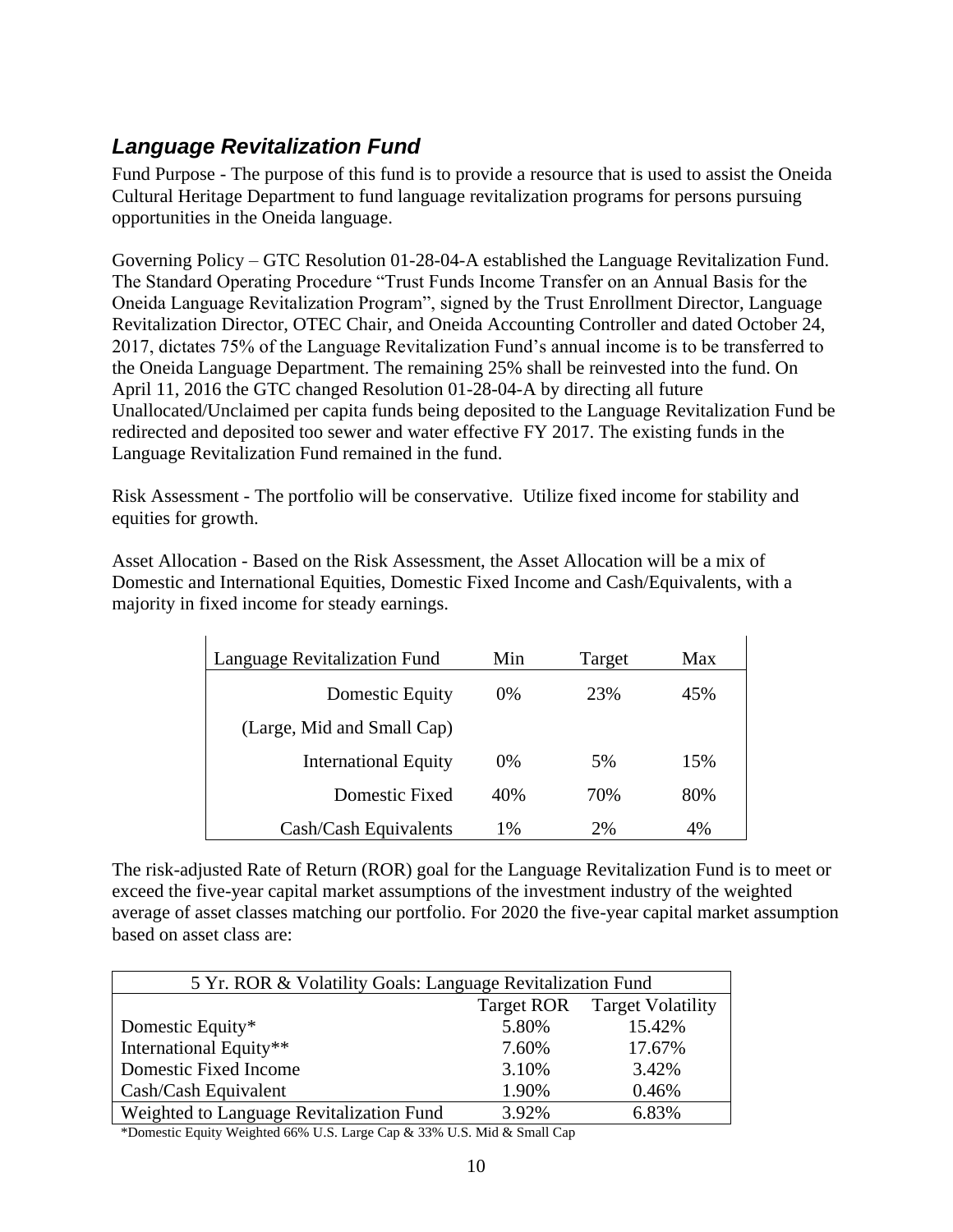\*\*International Equity weighted 80% Developed (EAFE) and 20% Emerging. Source: JP Morgan 2020 Long-Term Capital Market Assumptions (Nov. 4, 2019)

## *General Per Capita Fund*

Fund Purpose: The overall purpose of this Fund is to grow the corpus of the fund so that a meaningful per capita benefit may be paid to the Oneida Nation's general membership.

Governing Policies: In 2008, GTC directed that the Nation create a Per Capita Fund for the General Membership by passing GTC Resolution 5-10-08-A. A portion of the resolve sections read as follows:

*NOW THEREFORE BE IT RESOLVED, that the GTC directs that a portion of the unrestricted funds is dedicated to be transferred to a "per capita endowment" from which the capital shall not be diminished in accordance with the Endowment Law.* 

*NOW THEREFORE BE IT RESOLVED, that the GTC directs that an additional \$1 million in funds in FY2010, and each fiscal year thereafter, shall be deposited into the "per capita endowment fund," in accordance with the Endowment Law.*

Legally Incompetent Adults - For tribal members deemed legally incompetent, a special savings account will be set up in their name. These funds should be safely invested and liquidated as needs and uses are typically short term.

Risk Assessment - Important considerations in determining the risk of the fund include when distributions will begin, the amount or percentage of distribution in relation to the size of the fund, the length of distribution time and other resources available. The guidelines of the endowment fund were defined in a memo from the Oneida Treasurer dated January 24, 2011.

- The annual allocation of \$1 million will be funded by September 30 of each fiscal year.
- Additional funding beyond the requirement of GTC Resolution 5-10-08-A would require subsequent GTC motion or action (2013).
- Withdrawals will not be allowed for a minimum of ten (10) years and may be utilized after review. Withdrawals may occur after 9/30/2020.
- When distributable earnings have reached a minimum of \$250 per enrolled member and the ten (10) year period has elapsed, the funds will be utilized for per capita distribution.
- Investment strategy should be consistent with Tribal and Trust Enrollment Department Investment Policy.

Based on the information provided by the Oneida Treasurer and the Oneida population in 2020, the fund would need to grow to approximately \$179 million to meet the \$250 payment per enrolled Tribal Member.

Emphasis will be placed on asset allocation models that will either create the same amount of returns for less risk or greater returns for the same level of risk. The OTEC has a strong preference for protection of principal while striving to achieve appropriate returns to grow the corpus of the fund. Based on the 2011 memo from the Oneida Treasurer and the defined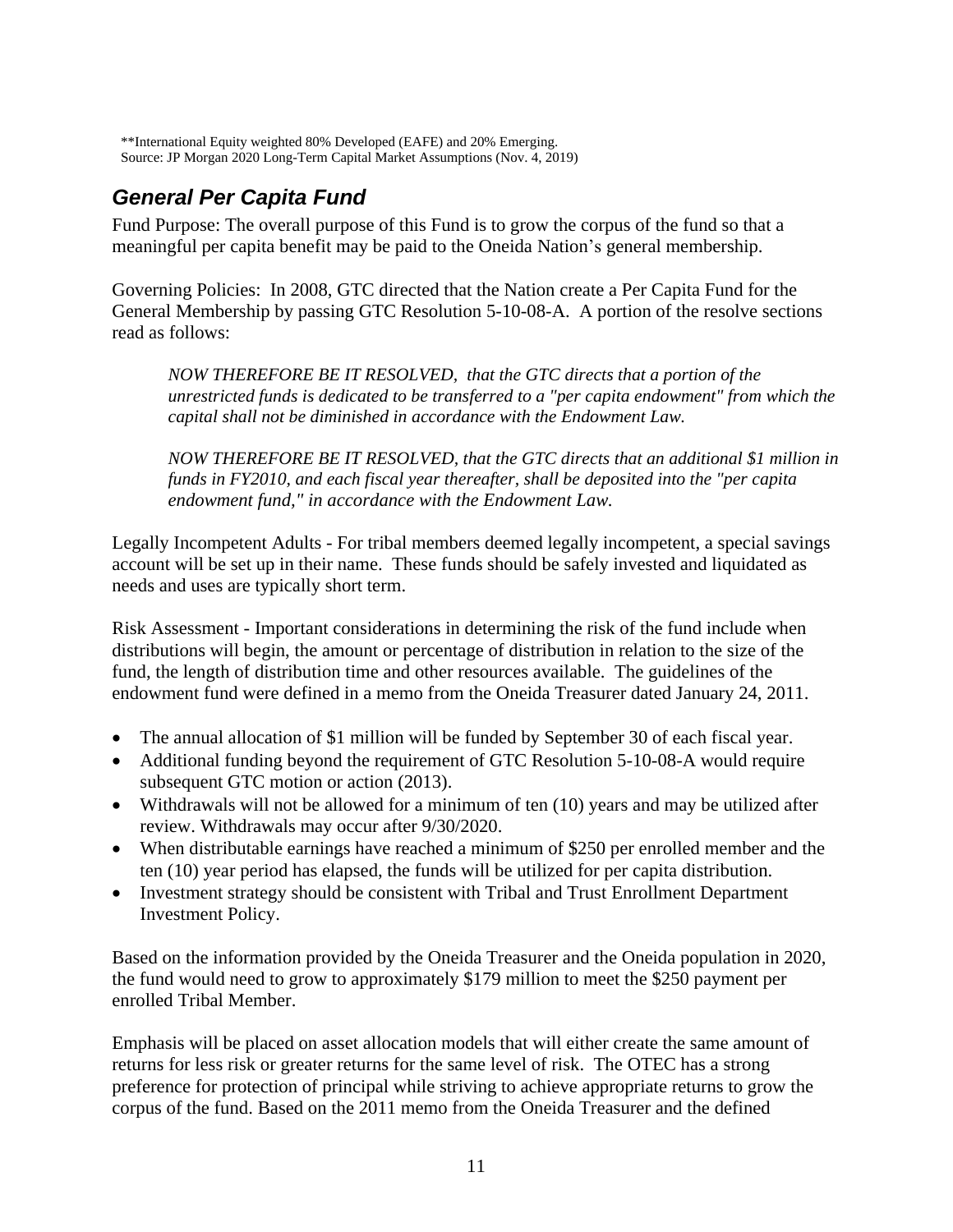timelines and goals of the fund, the Per Capita Endowment Fund's risk profile is defined as Moderate.

Asset Allocation - Based on the Risk Assessment, the Asset Allocation will focus on equities for long term growth. A significant (but not majority) portion of the allocation in Domestic Fixed Income and Cash/Cash Equivalents will mitigate the short-term volatility of equities. Finally, the allocation will emphasize domestic assets to minimize geo-political uncertainty of international markets.

| General Per Capita Fund     | Min | Target | Max |
|-----------------------------|-----|--------|-----|
| Domestic Equity             | 25% | 50%    | 70% |
| (Large, Mid and Small Cap)  |     |        |     |
| <b>International Equity</b> | 5%  | 13%    | 25% |
| Domestic Fixed              | 15% | 35%    | 50% |
| Cash/Cash Equivalents       | 0%  | 2%     | 4%  |

The risk-adjusted Rate of Return (ROR) goal for the General Per Capita Fund is to meet or exceed the five-year capital market assumptions of the investment industry of the weighted average of asset classes matching our portfolio. For 2020 the five-year capital market assumption based on asset class are:

| 5 Yr. ROR & Volatility Goals: General Per Capita Fund |       |        |  |  |
|-------------------------------------------------------|-------|--------|--|--|
| Target ROR Target Volatility                          |       |        |  |  |
| Domestic Equity*                                      | 5.80% | 15.42% |  |  |
| International Equity**                                | 7.60% | 17.67% |  |  |
| Domestic Fixed Income                                 | 3.10% | 3.42%  |  |  |
| Cash/Cash Equivalent                                  | 1.90% | 0.46%  |  |  |
| Weighted to General Per Capita Fund                   | 5.01% | 11.22% |  |  |

\*Domestic Equity Weighted 66% U.S. Large Cap & 33% U.S. Mid & Small Cap

\*\*International Equity weighted 80% Developed (EAFE) and 20% Emerging.

Source: JP Morgan 2020 Long-Term Capital Market Assumptions (Nov. 4, 2019)

## <span id="page-11-0"></span>*Disability Fund*

Fund Purpose - The purpose of this fund is to provide a resource that is to be determined by GTC. The fund was created in response to GTC Resolution 6-30-90-A Addendum. The original funds are invested in a Certificate of Deposit, however, a Certificate of Deposit is not appropriate for long-term growth. Once the Certificate of Deposit matures, those funds will be withdrawn and realigned with this investment strategy.

Governing Policy - The policy will be completed once the needs of the Nation are defined.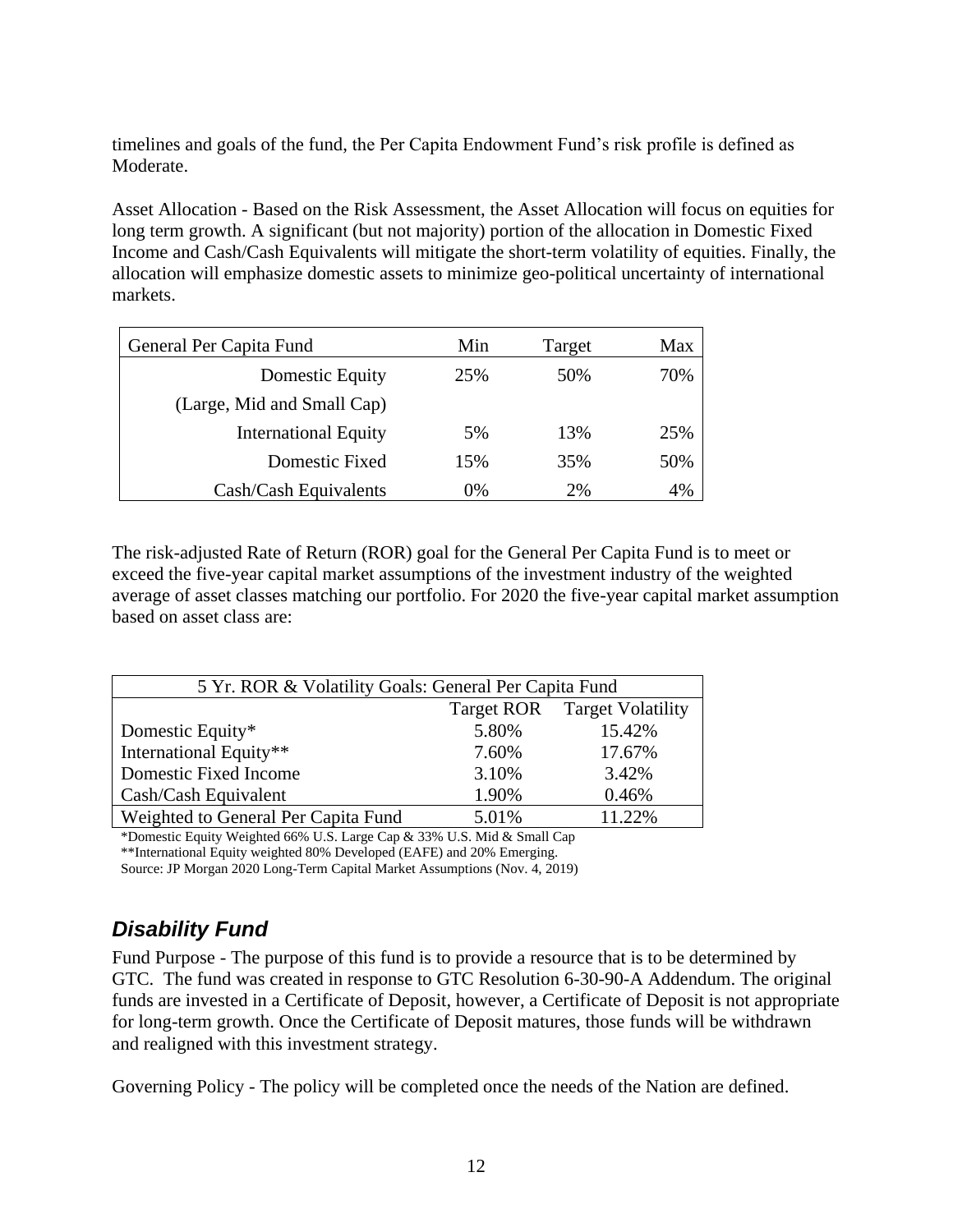Risk Assessment - The Disability funds will need to be flexible, so that the investment strategy can readily react to established parameters when defined by the GTC. Therefore, the OTEC has two goals. The first goal is to minimize inflationary risk and one-year downside risk, so that the principal maintains its value. The second goal is to maintain liquidity once the purpose of the fund is defined by GTC and reallocation is necessary.

Asset Allocation – The Disability Fund will be invested in a passive index fund that contains a mix of Domestic and International Equities, Domestic and International Fixed Income, and Cash/Equivalents.

|                       | Min | Target | Max |
|-----------------------|-----|--------|-----|
| Equity                | 10% | 20%    | 30% |
| Domestic              | 10% | 12%    | 15% |
| International         | 5%  | 8%     | 10% |
| Fixed                 | 70% | 80%    | 90% |
| Domestic              | 50% | 55%    | 60% |
| International         | 20% | 25%    | 30% |
| Cash/Cash Equivalents | 0%  | 0%     | 5%  |

## <span id="page-12-0"></span>*OST-BIA Trust Funds*

Background - Trust funds remaining on deposit with the Office of Special Trustee (OST) (formerly the Bureau of Indian Affairs) represent certain legal obligations of the U.S. government for the Nation. The OBC has resolved that it would be in the best interest of the Nation for OTEC to monitor and periodically report on these funds.

Fund Purpose - Maintain the historical trust relationship between the Nation and the U.S. Government for receipt of financial resources from treaty obligations and claims against the U.S. Government.

Governing Policy – By federal policy, these funds are all invested in rather short-term obligations of the U.S. Government. The OTEC performs no risk assessment nor suggests an asset allocation for these funds.

Risk Assessment - The OST-BIA Trust Funds have a very low risk tolerance.

Asset Allocation – The funds are invested in public debt guaranteed obligations of the U.S. Government.

### <span id="page-12-1"></span>*Acheson Endowment*

Fund Purpose – The purpose of this endowment is to provide a resource that is used to assist the Oneida Nation for creating programs and activities which shall support programs for persons pursuing higher education or educational advancement.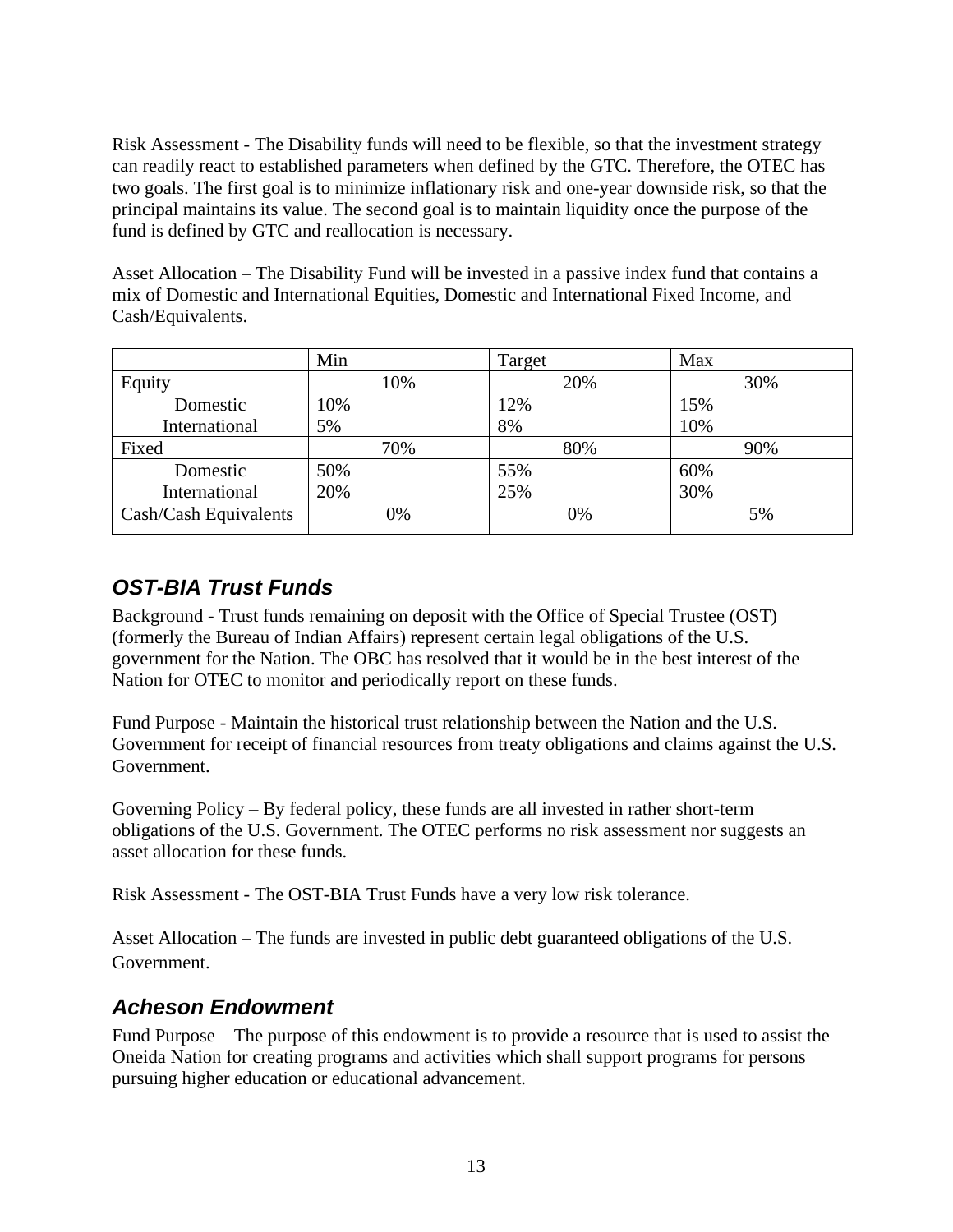Governing Policy – On 12/13/2017 the Oneida Business Committee passed OBC Resolution 12- 13-17-C establishing the Acheson Education Endowment, in accordance with of the Endowments law. The OBC later amended the Acheson Endowment revising the funding priorities with OBC Resolution 11-13-19-B. The resolution outlines the following educational funding priorities:

- Priority 1: costs associated with vocational and technical trades for adult members, and advanced placement and college level courses for members who are high school students; and
- Priority 2: upon generating sufficient income to pay for Priority 1 expenses, excess disbursements shall be allocated for costs associated with professional exams and licensing; and
- Priority 3: upon generating sufficient income to fund Priority 1 and Priority 2 expenses, excess disbursements shall be allocated to fund the higher education scholarship program; and
- Priority 4: upon generating sufficient income to fund Priority 1, Priority 2, and Priority 3 expenses, excess disbursements shall be allocated to fund expenses related to all educational needs.

Further stipulations of the Acheson Endowment include:

- No disbursements shall be made until Fiscal Year 2028
- Disbursements shall be made based off of 50% of the Acheson Endowment's interested income as calculated pursuant to section 131.8-2 of the Endowment Law.
- The Tribal Treasurer shall budget at least \$100,000 each fiscal year to contribute to the Acheson Endowment's principle.

Risk Assessment – The overall investment period is long-term. With a (ten) 10-year distribution moratorium placed on the Fund. The risk profile should allow for growth. Once the distributions begin on an annual basis, the OTEC may want to amend the investment model. Investment Objective: Based on the factors above, the overall objective is to grow the corpus of the fund with moderate risk. Investing in a balanced portfolio consisting of the broad asset classes of equity, fixed income and cash.

|                             | Min | Target | Max |
|-----------------------------|-----|--------|-----|
| Domestic Equity             |     |        |     |
| <b>International Equity</b> |     |        |     |
| Domestic Fixed Income       |     |        | 45  |
| Cash/Cash Equivalents       |     |        |     |

## <span id="page-13-0"></span>*Oneida Nation School System Endowment*

Fund Purpose - The purpose of this fund is for long-term planning and funding of the programming and education support services of the Oneida Nation School system. Further, the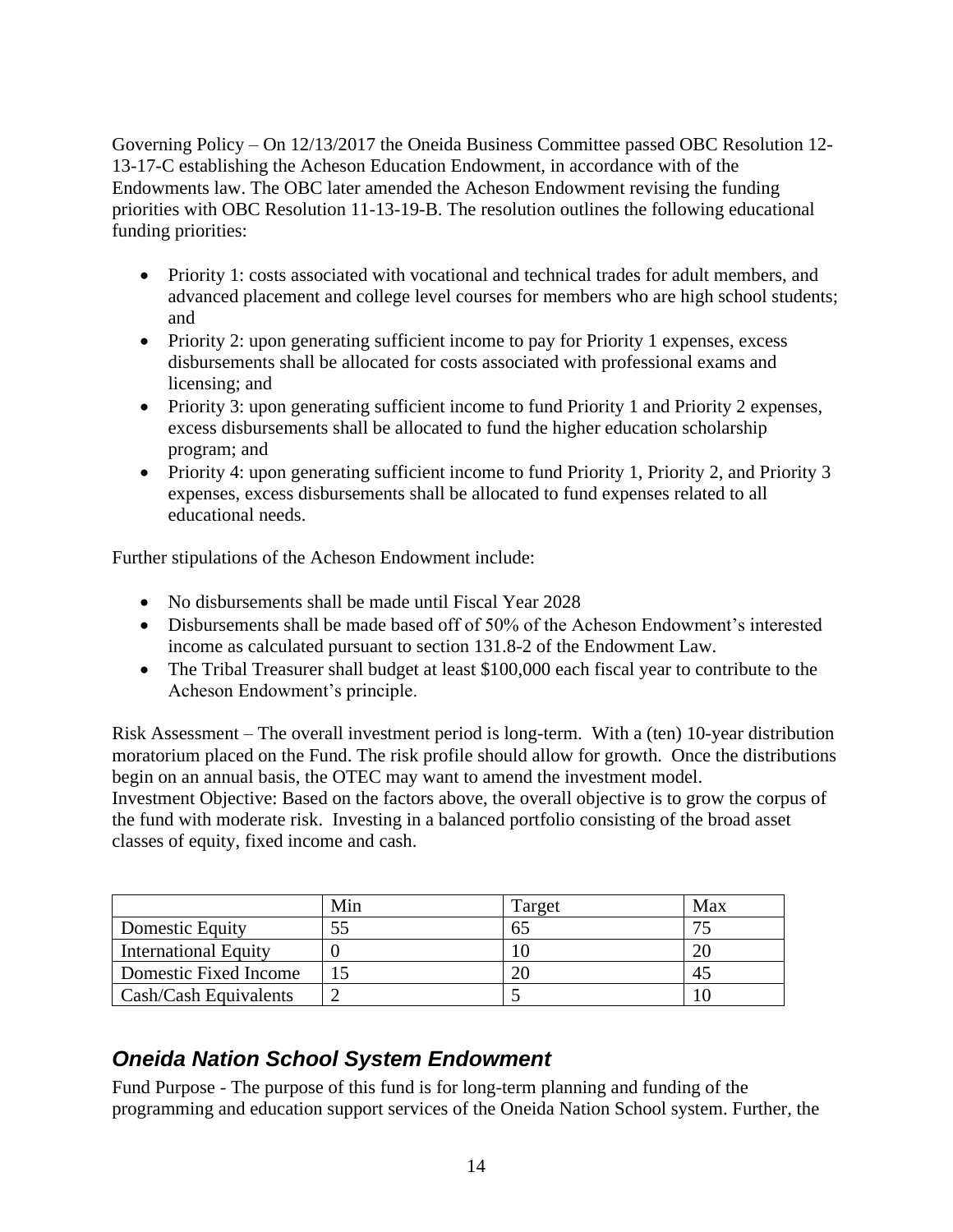Oneida Nation School System Endowment shall be used for the purposes of creating programs and activities which shall support Priority K-12 in the Oneida Nation School System..

Governing Policy – BC Resolution # 02-27-19-B. Creation of the Oneida Nation School System Endowment in Accordance with the Endowments Law. Disbursements shall only be made if the Oneida Nation School Board (ONSB) has adopted a resolution identifying a three-year spending plan which may include programming, educational support services, and infrastructure. The ONSB resolution may also designate the amount of the endowment's annual income for disbursement with a maximum 75% of income available for disbursement. The remainder will be reinvested in the Oneida Nation School System Endowment. If ONSB does not adopt a resolution identifying a three-year spending plan, then all income from the Oneida Nation School System shall be reinvested into the endowment. As of the adoption date of this Investment Policy Statement, an ONSB resolution identifying a three-year spending plan has not been adopted.

Risk Assessment – The specific need and time horizon has not yet been established in accordance with a resolution adopted by the Oneida School Board. Therefore, the OTEC has two goals. The first goal is to minimize inflationary risk and one-year downside risk, so that the principal maintains its value. The second goal is to maintain liquidity in case the purpose of the fund requires significant investment allocation changes.

Asset Allocation – The School System Endowment will be invested in a passive index fund that contains of mix of Domestic and International Equities, Domestic and International Fixed Income, and Cash/Equivalents.

|                       | Min | Target | Max |
|-----------------------|-----|--------|-----|
| Equity                | 15% | 20%    | 25% |
| Domestic              | 10% | 12%    | 15% |
| International         | 5%  | 8%     | 10% |
| <b>Fixed Income</b>   | 70% | 80%    | 90% |
| Domestic              | 50% | 55%    | 60% |
| International         | 20% | 25%    | 30% |
| Cash/Cash Equivalents | 0%  | 0%     | 5%  |
|                       |     |        |     |

The risk-adjusted Rate of Return (ROR) goal for the Oneida Nation School System Endowment is to meet or exceed the five-year capital market assumptions of the investment industry of the weighted average of asset classes matching our portfolio. For 2020 the five-year capital market assumption based on asset class are:

| 5 Yr. ROR & Volatility Goals: Oneida Nation School System Endowment |       |                              |
|---------------------------------------------------------------------|-------|------------------------------|
|                                                                     |       | Target ROR Target Volatility |
| Domestic Equity*                                                    | 5.80% | 15.42%                       |
| International Equity**                                              | 7.60% | 17.67%                       |
| Domestic Fixed Income                                               | 3.10% | 3.42%                        |
| Cash/Cash Equivalent                                                | 1.90% | 0.46%                        |
| Weighted Oneida Nation School System Endowment                      | 3.63% | 6.75%                        |
|                                                                     |       |                              |

\*Domestic Equity Weighted 66% U.S. Large Cap & 33% U.S. Mid & Small Cap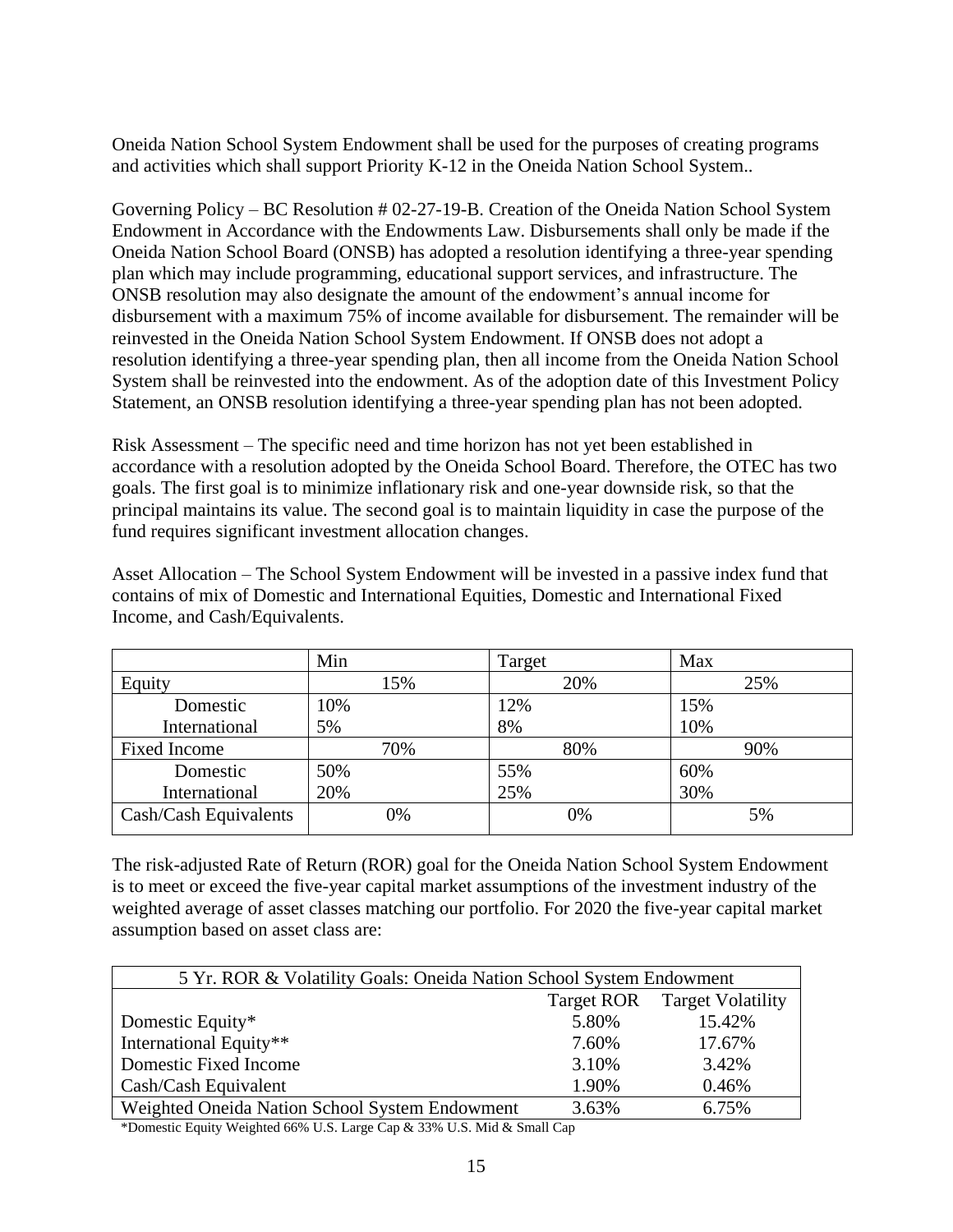\*\*International Equity weighted 80% Developed (EAFE) and 20% Emerging. Source: JP Morgan 2020 Long-Term Capital Market Assumptions (Nov. 4, 2019)

## <span id="page-15-0"></span>**HISTORY**

The history of the Oneida Trust Fund dates back nearly three (3) decades, and its antecedents more than two (2) centuries.

#### 1775

The Oneida assisted the Revolutionary Army and the Colonists to gain independence from British rule.

#### 1794

The United States recognized the Oneida land holdings and awarded compensation. This is the origination of the Annuity fund.

#### 1822

Driven from their homelands in New York State, the 1822 Treaty granted the Nation an interest in all Menominee land holdings in Wisconsin. Menominee ceded Oneida land to the U.S. Government in 1822.

#### 1967

A federal court ruled that 4 million acres of land had been taken illegally from the Oneidas in the Treaty of Butte de Mort of 1832 (also referred to by the BIA as the Stambaugh Treaty).

#### September 27, 1967

The 90th Congress passed Public Law 90-93 (S. 1972), provided for the distribution of a judgment by the Indian Claims Commission in Docket 75. As of that date, there were 6,652 eligible members enrolled in the Nation.

#### April 28, 1974

The GTC approved a 19-year payment scheduled for 6,652 enrolled tribal members from the settlement of \$1,171,248 of which 15% was set aside for reservation improvement. The GTC also established the OTEC and delegated to the OTEC the responsibility to develop a Trust Plan and the authority to administer the Trust upon final approval of the Oneida Trust Plan. January 8, 1977

The GTC approved the Docket 75 Trust Plan and established a historical precedent by preserving the judgment funds through payment to the beneficiaries of interest only as opposed to total distribution of the judgment on a per capita basis.

#### March 21, 1977

The OTEC and the U.S. Secretary of Interior enter into a Trust Agreement.

July 7, 1986

The structure of the Oneida Higher Education Scholarship Fund was approved conceptually by the GTC.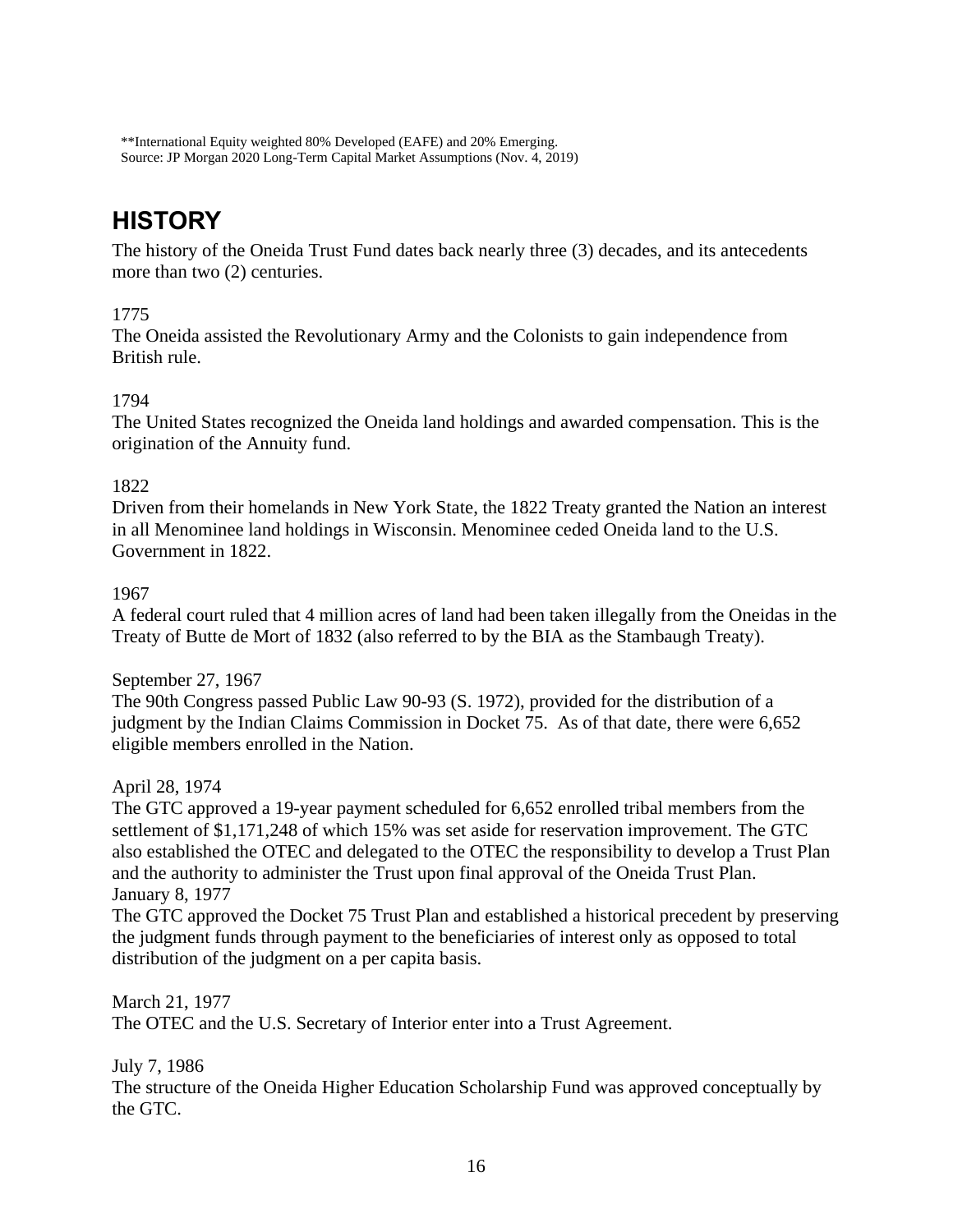July 10, 1989

The OTEC submitted a formal resolution to the BIA to withdraw the unclaimed Individual Indian Monies from the account balance in Docket 75 for the implementation of the Scholarship Fund.

January 8, 1990

The GTC authorized the OTEC to develop criteria, screen, interview, and select an investment firm and financial advisor, and to proceed with a plan to move the remaining Docket 75 Trust Funds from the Bureau of Indian Affairs.

March 28, 1990 The remaining funds from the Trust Fund, Docket 75, were wired to the Nation's custodian.

June 30, 1990 The GTC designated the Trust Fund the "Oneida Elderly Per Capita Payment Distribution Plan" and resolved to deposit \$1.5 Million annually into the Fund through the year 2000.

September 25, 1990 The Policies & Procedures for Scholarship Fund were approved by the OTEC and the Oneida Business Committee.

January 4, 1993 The GTC resolved (Resolution 1-4-93-A) to deposit an additional \$3 million annually into the Elderly Per Capita Fund for five (5) years, from 1993 through 1998.

November 22, 1993 The GTC resolved (Resolution 11-22-93-B) a three (3) year per capita disbursement of \$225 for each enrolled Tribal Member. The first Minor's Per Capita Trust Fund was established.

November 1994 The OTEC made the first distribution under the Elder Per Capita Payment Distribution Plan. November 9, 1994 The Minors Per Capita Trust Fund was established and governed according to the Per Capita Trust Agreement between the Nation and Oneida Trust Enrollment Committee.

April 1998

The OTEC placed a ten (10) year moratorium on withdrawal of the remaining \$300,000 funds from Docket 75, consolidating Docket 75 with three (3) other Judgment Awards. This was done to encourage growth while protecting the tax-exempt status of the funds.

April 17, 1999 A New Minors Trust Fund was established by the GTC with a distribution of \$1,500 to each Minor tribal member.

November 4, 2000

A Minors Trust Fund to be pooled with other Minor Trust Funds was established with an annual distribution of \$750 for the years 2001, 2002 and 2003 to each Tribal Member.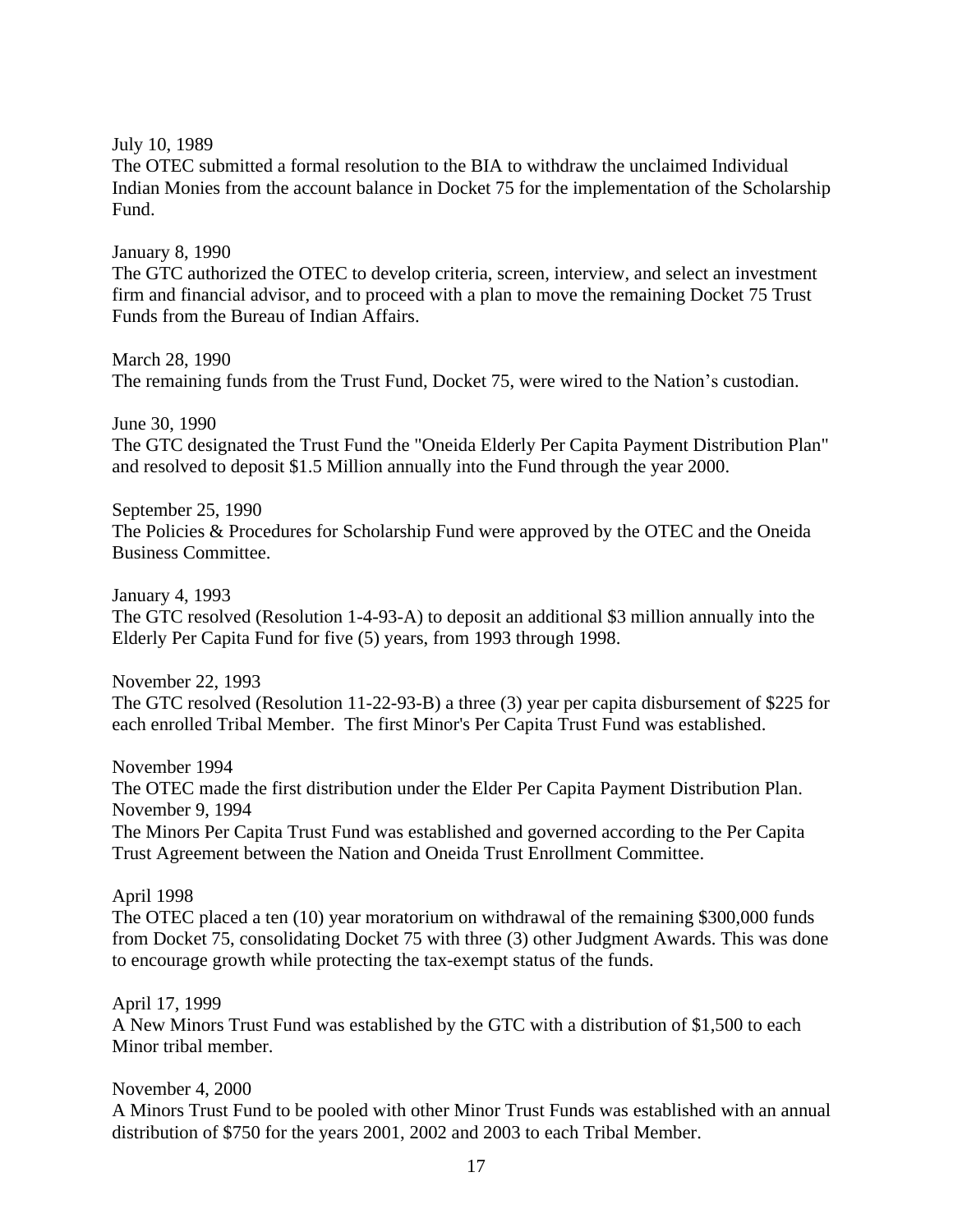April 22, 2003

The OTEC expanded the scope of assets to include international investing. While all investments carry risk, international investing provides greater diversification.

January 4, 2006 The OTEC expanded assets to create our own hedge fund, providing greater diversification for the EEGWT.

#### April 2007

The Nation and the OTEC enter into agreement with Callan Associates for third party review as well as asset allocation and asset liability study.

April 2008 Callan completes the asset allocation and liability study for the Elder Per Capita fund.

September 28, 2008 The OTEC lowers the risk parameters based on information provided by Callan Associates.

#### November 25, 2008

The OTEC adopts resolution 11-25-08 renewing the ten (10) year moratorium on withdrawal of the remaining funds from Docket 75 which at the time was valued to be \$545,287. The intention of the renewed moratorium was to re-establish the principle amount to \$1,000,000.

January 5, 2009 GTC approves Oneida Life Insurance Plan Plus (OLIPP) with a report back at the July 2009 semi-annual meeting.

March 1, 2009

The Nation and the OTEC moved all assets to The Northern Trust Company to custody the assets. Combining all assets under one custodian allows the Nation and Trust to streamline operations and lower custodial fees.

#### July 6, 2009

GTC received final report regarding the recommendation to create OLIPP and dissolves the existing Burial Policy effective 10/1/09. The OTEC proposes to use the Elder Per Capita, Higher Education and General Welfare Trust (EEWGT) pursuant to GTC Resolutions 6-30-90-A Addendum and 8-19-91-B and that the Tribal Member Life Insurance Fund (F/K/A: Burial Fund) be transferred to the Trust in order to pay OLIPP premiums. Finally, Tribal Contribution will be increased to \$1,000,000 annually to the Trust.

#### July 7, 2010

The Burial Fund is transferred to the EEGWT. The Finance Department will now transfer a total of \$1,000,000 annually to the Trust. The Trust is responsible to fund the premiums for OLIPP.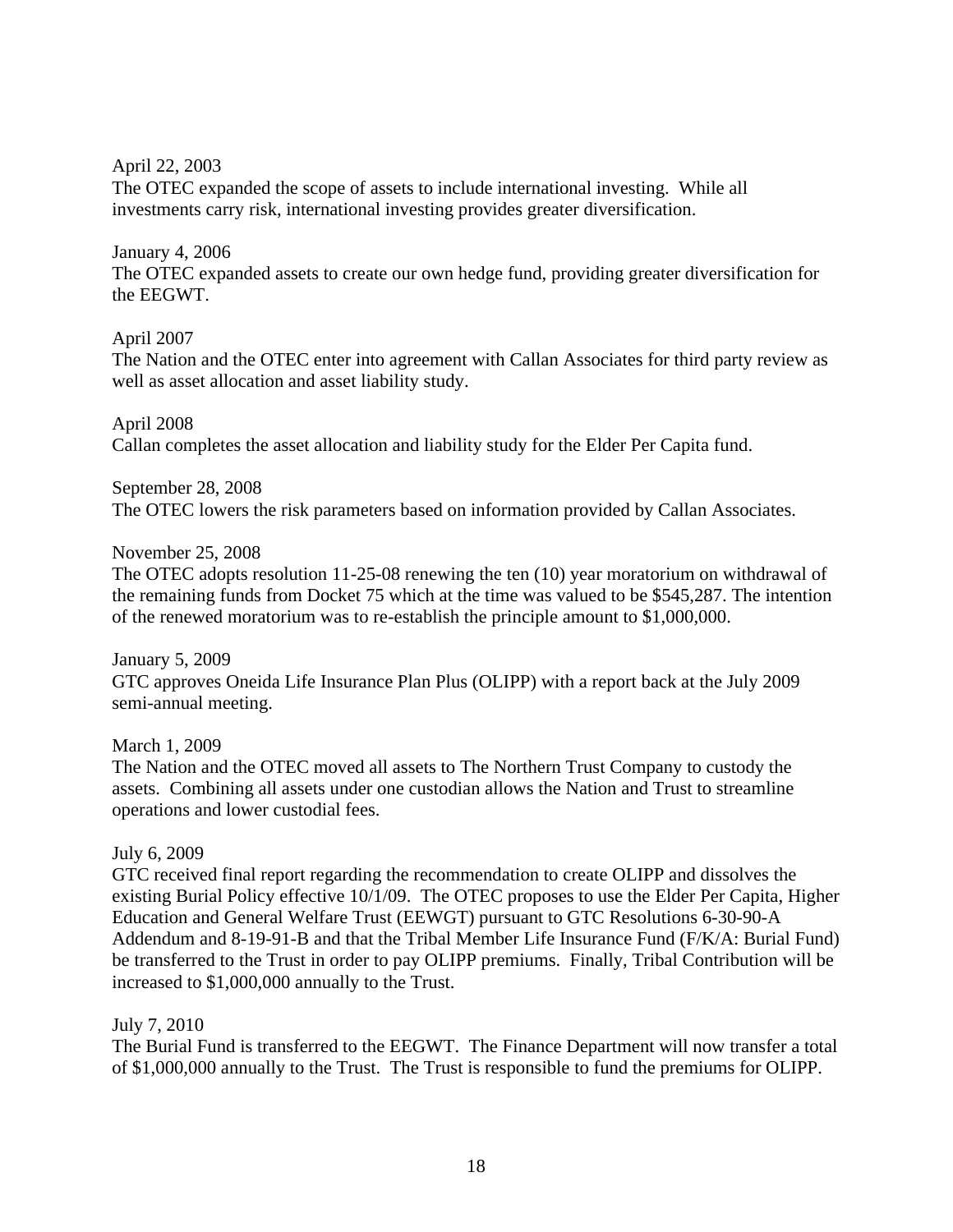#### November 28, 2011

Funding the 5% allocation of the EEGWT to real estate begins. Three (3) Real Estate Managers were selected to invest the real estate allocation: Cornerstone, Heitman and UBS.

#### March 26, 2013

The Amended and Restated Memorandum and Articles of Association was signed. This was the start of closing the British Virgin Islands portion of the Standing Stone Fund investment and moving it to Northern Trust.

#### 2013

Standing Stone Fund was liquidated and transferred to Trust custodians. The Fund was closed as a Limited Company. The OTEC created a new investment model to simulate hedge fund strategies, maintain diversification and lowering risk in the EEGWT.

April 25, 2013 HarbourVest Capital Partners is selected to invest a 5% allocation to private equity called the HarbourVest Partners IX Fund. The first capital call was April 25, 2013.

June 25, 2013 The OTEC selects a small cap money manager based on Callan Associates' list of potential Investment managers including King Investment Advisors. Boston Eagle Investment Managers was selected as the small cap manager.

June 25, 2013 Elder Per Capita 5% inflationary increase was changed to every three (3) years by the OTEC. Policy was reviewed in 2016.

September 2013 The first allocation to a small cap specific investment manager is made, further diversifying the trust.

April 11, 2016

GTC directs that any Unallocated / Unpaid per capita funds go to sewer and water starting in FY 2017. Therefore, the Language Revitalization Fund will no longer receive contributions from unclaimed per capita payments.

June 13, 2016

GTC met to discuss and take action regarding proposed per capita plans. GTC met at a reconvened meeting on April 12, 2017 and after presentations and discussion GTC adopted a per capita payment plan of \$1,300 to be paid beginning FY 2017 through FY 2021.

#### July 11, 2019

GTC accepted a memo request from the Tribal Treasurer dated May 13, 2019 to reallocate budgeted FY2019 and FY2020 funds for a "Disability Endowment" to be used instead as funding for a disable/handicapped program with anticipated operations beginning July 1, 2020. Any anticipated contributions for a "Disability Fund" effectively ceased from this GTC action.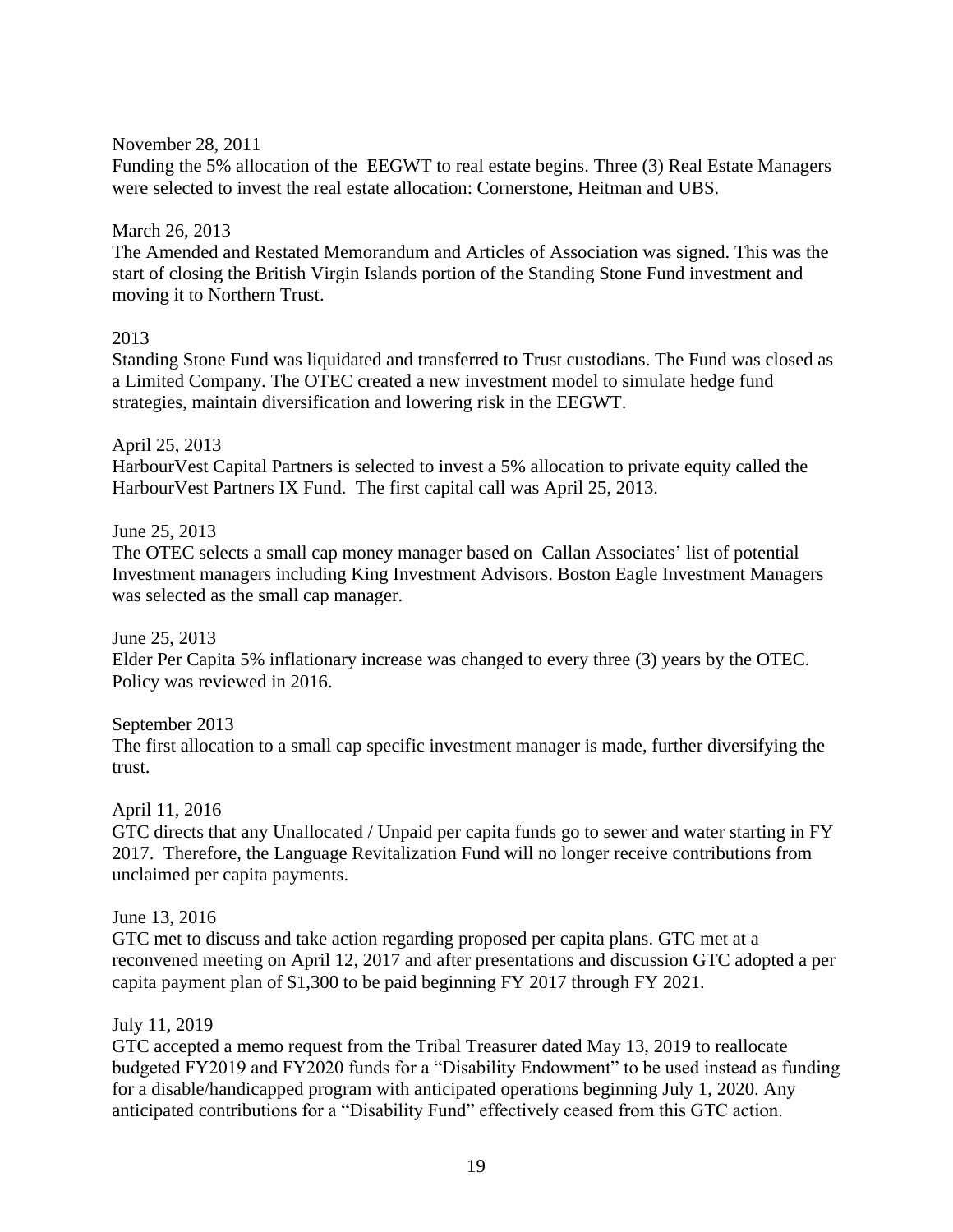#### September 10, 2019

OTEC adopts resolution 9-10-19 affirming the EEGWT's funding priorities as OLIPP premiums to be the first priority expense, Elder 65+ Per Capita Payments as the second priority expense, the Trust Enrollment Department's budget as the third priority expense, the Susan White Trust Scholarship as the fourth priority expense, and growing the EEGWT's principal as the fifth priority.

#### September 26, 2019

OTEC adopts resolution 9-26-19-A freezing the inflationary increases to the Elder 65+ Per Capita Payments until the OLIPP premiums are self-funded. The Elder 65+ Per Capita Payments shall remain \$703.54 per member.

#### September 26, 2019

OTEC adopts resolution 9-26-19-A renewing the (10) year moratorium on withdrawal of funds from Docket 75 on the basis that the withdrawal would diminish the account to approximately \$400,000.

#### May 26, 2020

OTEC approves amendments to the Investment Policy Statement utilizing the LDI and Long-Term Assets strategy for EEGWT.

August 25, 2020

OTEC approves amendments to the Investment Policy Statement permitting Rule 144a securities based on limiting conditions.

#### **Addendum A**

| Manager                                    | <b>Benchmark</b>             | Style           |
|--------------------------------------------|------------------------------|-----------------|
| <b>Boston Trust Walden Company</b>         | S&P 500                      | Value           |
| <b>EEGWT</b> Public Equity<br>$\bullet$    |                              |                 |
| <b>Acheson Endowment</b>                   |                              |                 |
| <b>Trillium Asset Managers</b>             |                              | Core            |
| <b>EEGWT</b> Public Equity<br>$\bullet$    | S&P 500                      | Growth          |
| Minors 0-14<br>$\bullet$                   | <b>Custom Benchmark</b>      | <b>Balanced</b> |
| Minors $15+$                               | <b>Custom Benchmark</b>      | <b>Balanced</b> |
| <b>Campbell Newman Asset</b>               |                              |                 |
| <b>Managers</b>                            |                              |                 |
| <b>EEGWT</b> - Judgment Award<br>$\bullet$ | Russell 3000                 | All Cap         |
| Merganser Capital Management               |                              |                 |
| <b>EEGWT LDI Fixed Income</b><br>$\bullet$ | ICE BAML 1-5 Year US         | Aggregate       |
|                                            | Corp/Govt Index              |                 |
| <b>NIS (National Investment Services)</b>  |                              |                 |
| of America)                                |                              |                 |
| <b>EEGWT-Cored Fixed</b><br>$\bullet$      | <b>Bloomberg Barclays US</b> | Aggregate       |
| Income                                     | Aggregate                    |                 |
| <b>Oneida Trust Department</b>             |                              |                 |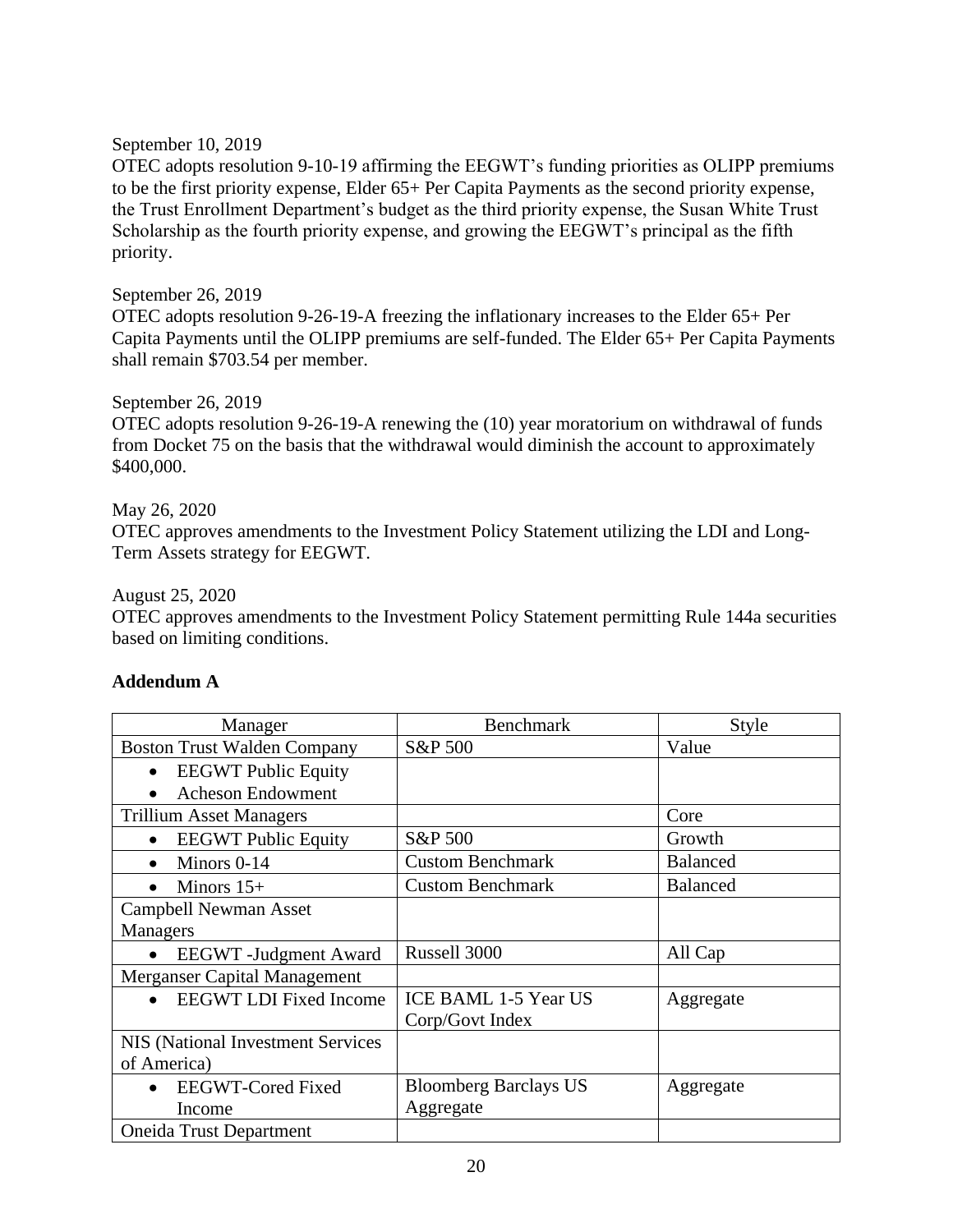| <b>EEGWT-Trust International</b>         | <b>Custom Benchmark</b>          | International         |
|------------------------------------------|----------------------------------|-----------------------|
| Fund                                     |                                  | <b>Balanced</b>       |
| Language Revitalization<br>$\bullet$     | <b>Custom Benchmark</b>          | <b>Balanced</b>       |
| <b>EEGWT-Fixed</b><br>$\bullet$          | NA – Used for multiple purpose   | <b>NA</b>             |
| Income/Cash                              |                                  |                       |
| General Per Capita Fund<br>$\bullet$     | <b>Custom Benchmark</b>          | <b>Balanced</b>       |
| <b>EEGWT-Standing Stone</b><br>$\bullet$ | <b>HRF</b> Fund of Funds         | Alternative           |
| Fund                                     |                                  |                       |
| <b>Oneida Nation School</b><br>$\bullet$ | <b>Custom Benchmark</b>          | Core                  |
| <b>System Endowment</b>                  |                                  |                       |
| <b>EEGWT-Real Estate</b>                 |                                  |                       |
| Heitman<br>$\bullet$                     | NFI-ODCE                         | Core                  |
| <b>UBS</b><br>$\bullet$                  | NFI-ODCE                         | Core                  |
| <b>Barings</b>                           | NFI-ODCE*                        | Core                  |
|                                          |                                  |                       |
| HarbourVest IX Partners                  |                                  |                       |
| <b>EEGWT-Private Equity</b><br>$\bullet$ | <b>ThomsonONE Private Equity</b> | <b>Private Equity</b> |
|                                          | <b>Performance Database</b>      |                       |
| Harbour Vest HIPEP VIII                  |                                  |                       |
| Partnership Feeder Fund                  |                                  |                       |
| <b>EEGWT-Private Equity</b><br>$\bullet$ | <b>ThomsonONE Private Equity</b> | <b>Private Equity</b> |
|                                          | <b>Performance Database</b>      |                       |
| HarbourVest 2020 Global Fund             | <b>ThomsonONE Private Equity</b> | <b>Private Equity</b> |
|                                          | Performance Database             |                       |
| <b>EEGWT-Private Equity</b><br>$\bullet$ | <b>ThomsonONE Private Equity</b> | <b>Private Equity</b> |
|                                          | Performance Database             |                       |
| Aristotle                                |                                  |                       |
| <b>EEGWT</b> Public Equity<br>$\bullet$  | Russell 2000                     | Small & Mid Cap       |

\*NFI-ODCE = National Council Real Estate Investments Fiduciaries Fund Index - Open End Diversified Core Equity

#### **Investment Monitoring:**

Quarterly performance will be evaluated to test progress toward the attainment of longer-term targets. It is understood there are likely to be short-term periods during which performance deviates from benchmark targets and market indices. During such times, greater emphasis shall be placed on peer performance comparisons with Investment Managers employing similar styles.

Several factors may contribute to an Investment Manager's over- or under-performance at any given time - market dynamics, investment skill, and/or investment strategy or style. Given this uncertainty, it is unwise to mandate termination purely for lagging performance at any specific point. A "Watch List" will be utilized to identify Investment managers whose performance and/or organizational changes are cause for concern.

At the discretion of the OTEC, an Investment Manager may be included on the Watch List based on the qualitative and quantitative criteria described below. Once an Investment Manager is placed on a Watch List, the OTEC will be notified and performance will be closely monitored